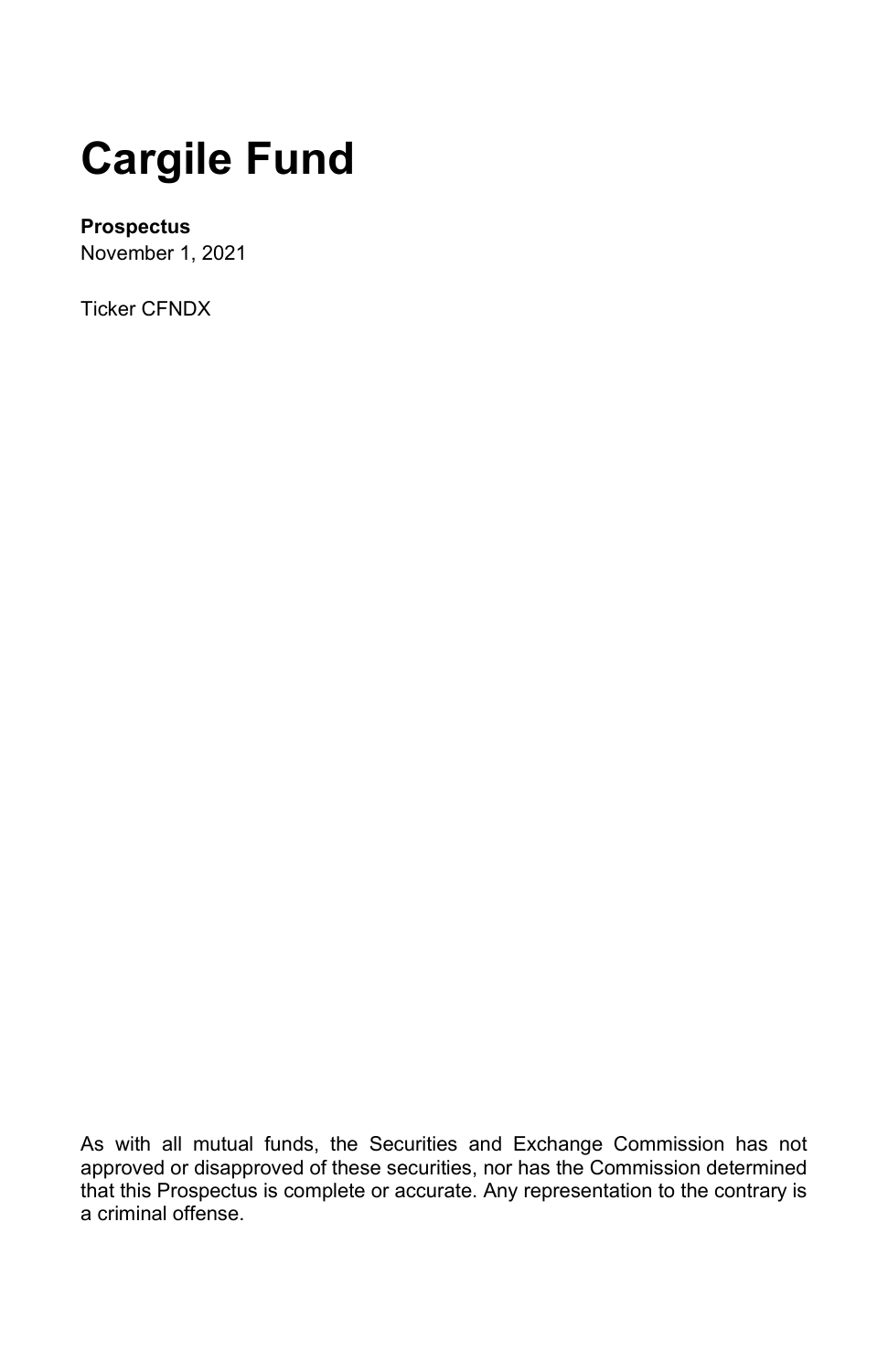# **Table of Contents**

| Payments to Broker-Dealers and Other Financial Intermediaries7              |  |
|-----------------------------------------------------------------------------|--|
| Investment Objective, Principal Investment Strategies, Related Risks, and   |  |
|                                                                             |  |
|                                                                             |  |
|                                                                             |  |
|                                                                             |  |
| Investments Made Through Brokerage Firms or Other Financial Institutions 16 |  |
|                                                                             |  |
|                                                                             |  |
|                                                                             |  |
|                                                                             |  |
|                                                                             |  |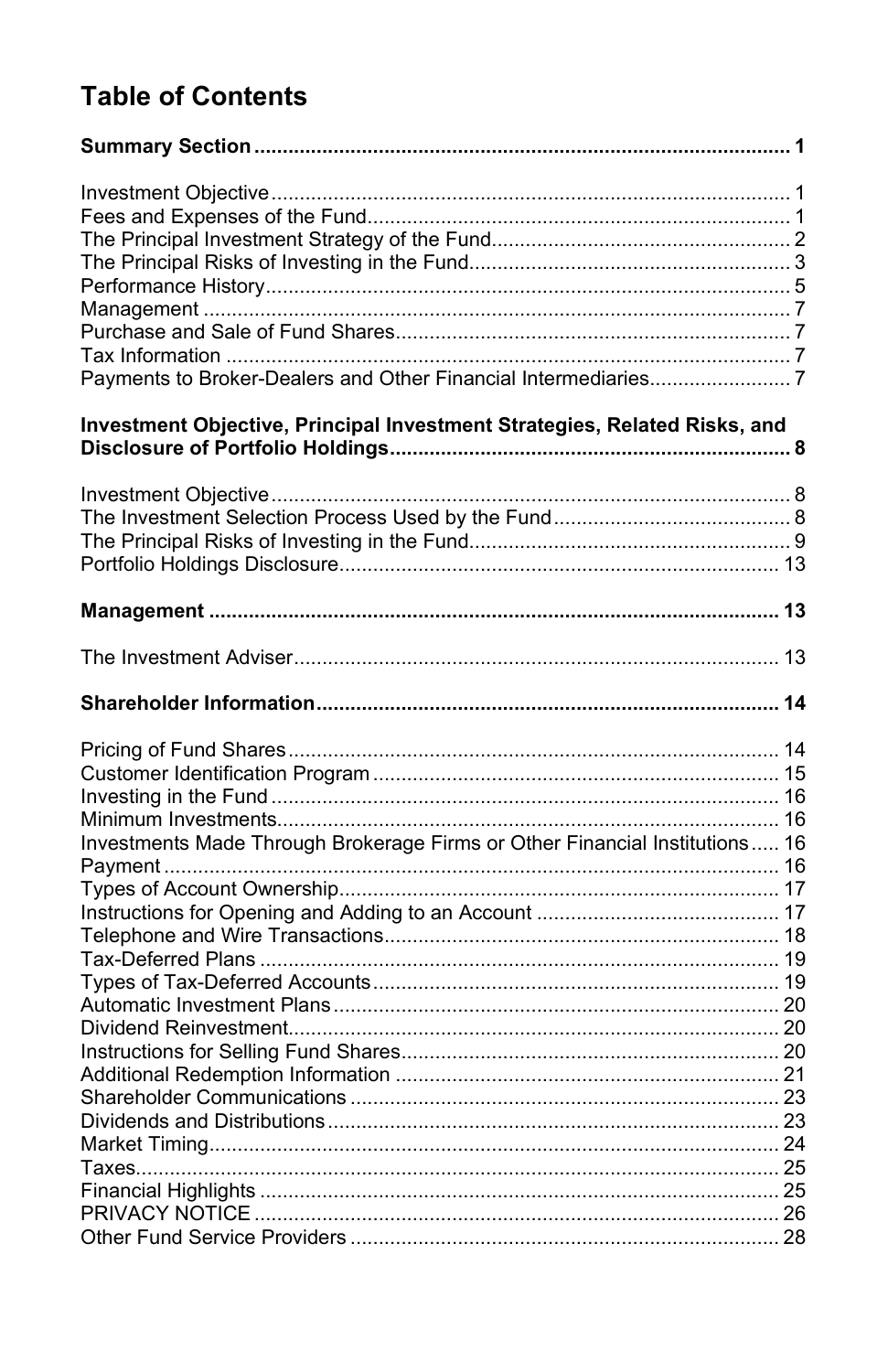# <span id="page-2-0"></span>**Summary Section**

#### <span id="page-2-1"></span>**Investment Objective**

• Cargile Fund (the "Fund") seeks long-term capital appreciation.

# <span id="page-2-2"></span>**Fees and Expenses of the Fund**

The following table describes the expenses and fees that you may pay if you buy and hold shares of the Fund. **You may pay other fees, such as brokerage commissions and other fees to financial intermediaries, which are not reflected in the table and example below.**

**Shareholder Fees** (fees paid directly from your investment)

| <b>Redemption Fees</b>                                                                                                        | None       |
|-------------------------------------------------------------------------------------------------------------------------------|------------|
| <b>Annual Fund Operating Expenses (expenses that</b><br>you pay each year as a percentage of the value of<br>your investment) |            |
| <b>Management Fees</b>                                                                                                        | 1.00%      |
| Distribution 12b-1 Fees                                                                                                       | $0.00\%$   |
| <b>Other Expenses</b>                                                                                                         | 0.55%      |
| Acquired Fund Fees and Expenses                                                                                               | 0.34%      |
| <b>Total Annual Fund Operating Expenses</b>                                                                                   | 1.89%      |
| Fee Waiver(a)                                                                                                                 | $(0.10\%)$ |
| Total Annual Fund Operating Expenses After Waiver                                                                             | 1.79%      |

(a) Effective November 1, 2021, the Adviser has contractually agreed to waive Services Agreement fees by 0.10% of its average daily net assets through October 31, 2022. The Services Agreement fee waiver will automatically terminate on October 31, 2022 unless it is renewed by the Adviser. The Adviser may not terminate the fee waiver before October 31, 2022. The waivers may be terminated by the Board of Trustees.

#### **Expense Example**

The following example is intended to help you compare the cost of investing in the Fund with the cost of investing in other mutual funds. The example assumes that you invest \$10,000 in the Fund for the time periods indicated and then redeem all of your shares at the end of those periods. The example also assumes that your investment has a 5% annual return each year and that the Fund's operating expenses remain the same each year. Although your actual costs may be higher or lower, based on these assumptions your costs would be:

| One Year | Three Years | <b>Five Years</b> | <b>Ten Years</b> |
|----------|-------------|-------------------|------------------|
| \$182    | \$584       | \$1,012           | \$2,203          |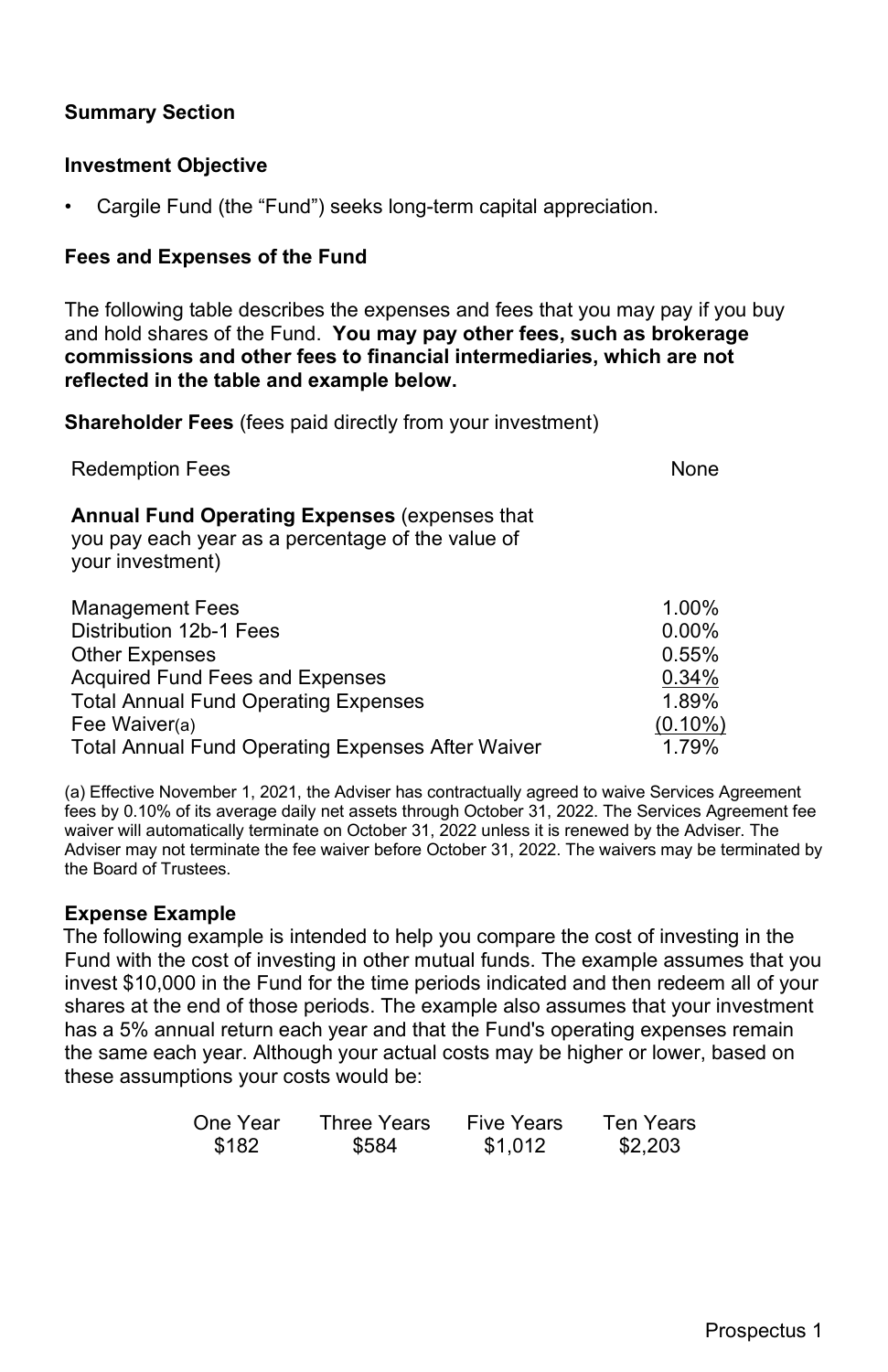#### **Portfolio Turnover**

The Fund pays transaction costs, such as commissions, when it buys and sells securities (or "turns over" its portfolio). A higher portfolio turnover may indicate higher transaction costs and may result in higher taxes when Fund shares are held in a taxable account. These costs, which are not reflected in annual fund operating expenses or in the example, affect the Fund's performance. During the most recent fiscal year ended, the Fund's portfolio turnover rate was 1,340% of the average value of its portfolio.

#### <span id="page-3-0"></span>**The Principal Investment Strategy of the Fund**

Under normal market conditions, the Fund invests in exchange traded funds ("ETFs") and/or cash and cash equivalents. The underlying ETFs generally invest in equity securities and fixed income securities.

Cargile Investment Management, Inc., the investment adviser to the Fund (the "Adviser"), allocates the Fund's assets among its investment categories based on a proprietary trend analysis model. The trend analysis model is designed to identify a primary trend, or price direction, of stock prices. Once a trend is identified the Fund will typically allocate its assets among equity ETFs, fixed income ETFs and/or other cash equivalents. The allocation between these three asset classes will be determined by the Adviser's proprietary trend analysis. Where the trend analysis results suggest a rising markets trend, the Fund's portfolio will be balanced with a higher proportion of equity ETFs. Whereas, when the trend analysis results suggest a falling markets trend, the Fund's portfolio will be positioned to reflect more fixed income ETFs and/or cash equivalents. When the Adviser's proprietary trend analysis model indicates a high-conviction trade, the Adviser may allocate up to 50% the Fund's assets to leveraged equity ETFs and/or leveraged income ETFs. The Fund will hold these leveraged ETFs for as long as the Adviser's model is indicating a high-conviction trade. Typically, this results in the Fund holding these positions for more than one day. A high-conviction trade occurs when the Adviser's trend model indicates a strong likelihood that stock prices are going to move in a specific direction.

Generally, the Fund will invest in ETFs that hold a broad-based basket of equity securities, such as the S&P 500® Index, and/or ETFs that hold fixed income securities. The Fund may invest in ETFs that hold below grade fixed income securities (known as "junk bonds"). When the Adviser's proprietary trend analysis model indicates a high-conviction trade, the Adviser may allocate to ETFs that are leveraged and would thus anticipate a multiple (e.g., 2X) of the performance of the market. The Adviser's allocation to leveraged ETFs for the Fund is designed to capture up trends in stock prices, but also subjects the Fund to additional risk if stock prices trend down. In addition, the Fund may have exposure to inverse strategies through its investments in ETFs that employ such strategies. The Adviser may allocate Fund assets to inverse ETFs when its proprietary trend analysis model indicates such index or underlying asset that is being tracked by the inverse ETF will experience negative returns, in the short term. Inverse ETFs are designed to move in the opposite direction of the index or underlying asset it is tracking. Additionally, the Fund may be fully invested, partially invested or fully in cash or cash equivalents at any time. The Fund may hold a limited number of ETFs.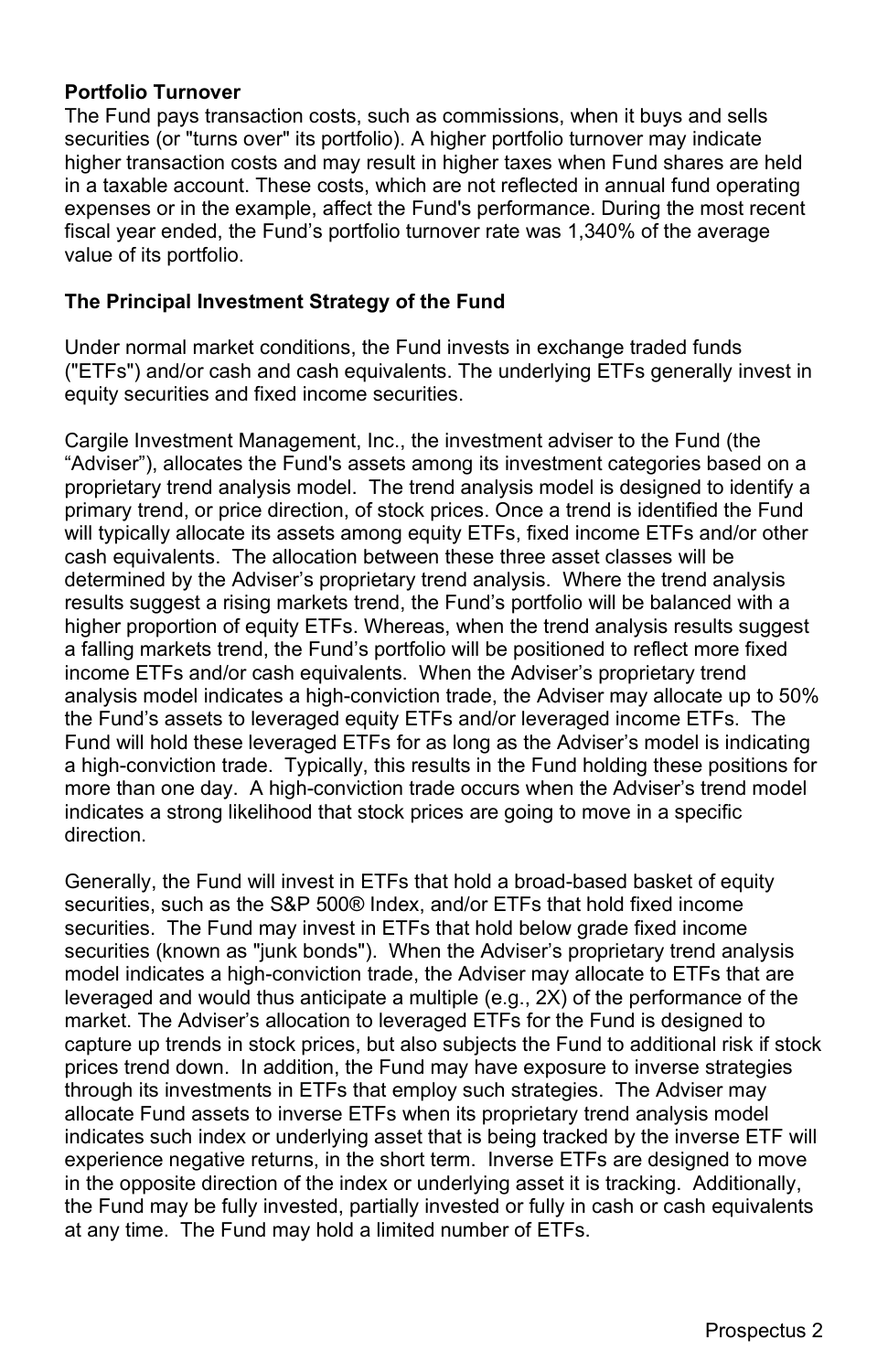The Adviser's proprietary investment decision process is rules-based and uses mathematical models to eliminate emotion from the decision process. On a daily basis, the Adviser's proprietary process determines trend in the asset classes in which the Fund invests. The mathematical models measure technical factors related to daily index price movements such as moving averages, relative strength and correlations to determine price trends, as defined by the Adviser's proprietary process, in broad equity and fixed income indices. The process produces specific buy and sell signals on the asset classes in which the Fund invests. The methodology used by the Adviser in selecting securities for the Fund's portfolio generally results in high portfolio turnover.

The Fund may also invest in options to hedge portfolio positions. The Fund may also engage in short-term trading and have a portfolio turnover rate in excess of 100%.

The Fund is a "non-diversified" portfolio, which means it can invest in fewer securities at any one time than a diversified portfolio and can invest more of its assets in securities of a single issuer than a diversified portfolio. The Fund may invest a significant percentage of its assets in a single ETF and/or money market fund, and at times may hold only one such position along with a cash or cash equivalent position. Also, the Fund may participate in a limited number of industry sectors, but will not concentrate its investments in any particular industry.

# <span id="page-4-0"></span>**The Principal Risks of Investing in the Fund**

*Risks of Exchange Traded Funds.* Investment in ETFs carries security specific risk and the market risk. Also, if the area of the market representing the underlying index or benchmark does not perform as expected for any reason, the value of the investment in the ETF may decline. In addition, due to transactions via market prices rather than at net asset value, the performance of an ETF may not completely replicate the performance of the underlying index. In addition, the Fund will indirectly bear a proportionate share of expenses, including any management fees, paid by each ETF in which the Fund invests. Such expenses are in addition to the operating expenses of the Fund, which are borne directly by shareholders of the Fund.

*Portfolio Turnover Risk.* The Fund may engage in short-term trading to try to achieve its objective and may have portfolio turnover rates significantly in excess of 100%. Increased portfolio turnover may cause the Fund to incur higher brokerage costs, which may adversely affect the Fund's performance, and may produce increased taxable distributions.

*Leveraged ETF Risks.* The net asset value and market price of leveraged ETFs are usually more volatile than the value of the tracked index or of other ETFs that do not use leverage. Leveraged ETFs use investment techniques and financial instruments that may be considered aggressive, including the use of derivative transactions. Most leveraged ETFs are designed to achieve their stated objectives on a daily basis. Their performance over long periods of time can differ significantly from the performance of the underlying index during the same period of time. This effect can be magnified in volatile markets.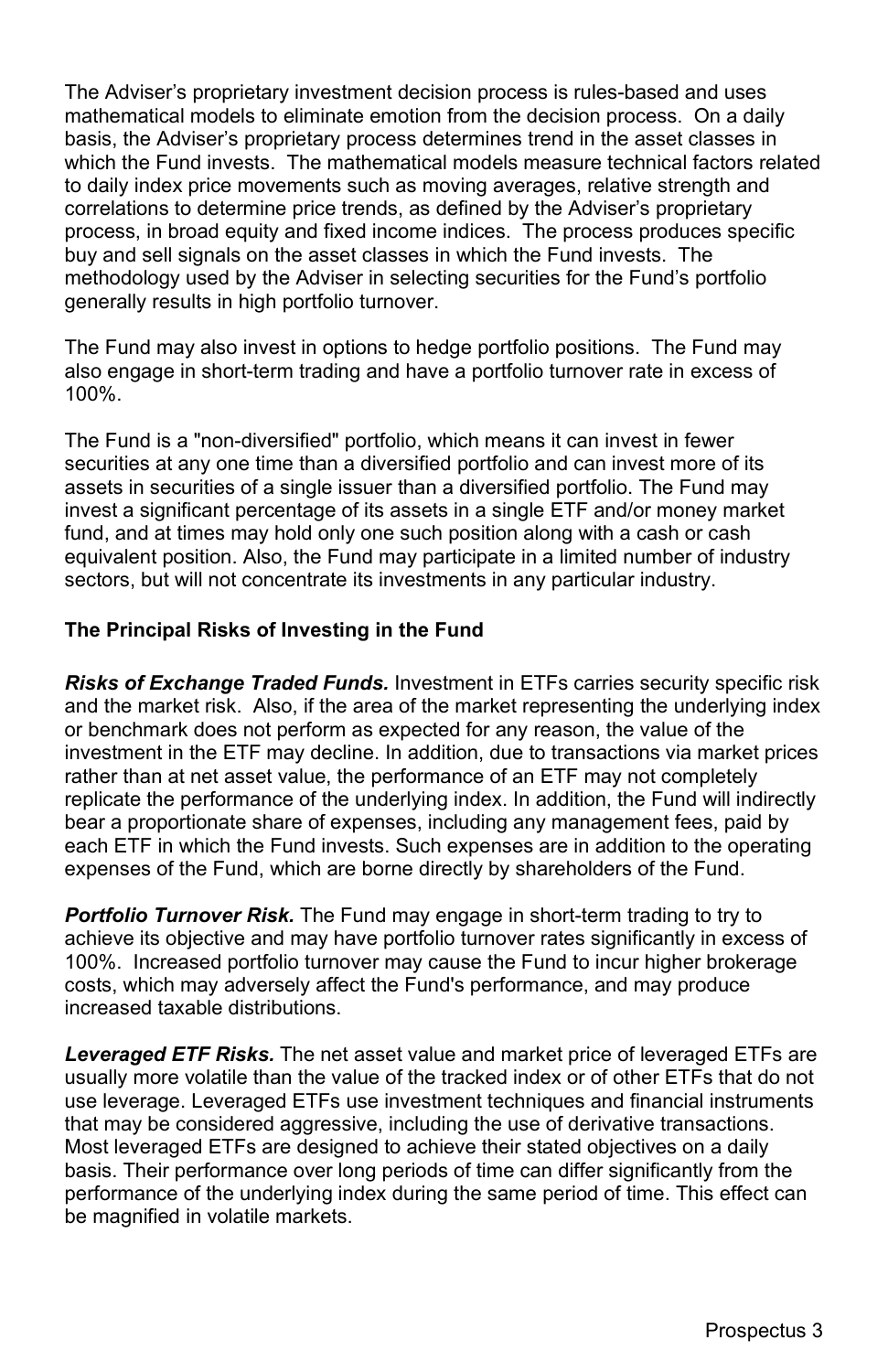*Inverse ETF Risks.* Inverse ETFs seek investment results that are the opposite of the daily performance of an underlying index or basket of stocks. Investors will lose money when the Index rises  $-$  a result that is the opposite from traditional funds. Inverse ETFs are typically designed to achieve their stated investment objectives on a daily basis which means their performance over long periods of time may differ significantly from the performance of the underlying index they are tracking. This effect can be magnified in volatile markets.

*Risk of Non-Diversification.* The Fund is a non-diversified portfolio, which means that it has the ability to take larger positions in a smaller number of securities than a portfolio that is "diversified." Non-diversification increases the risk that the value of the Fund could go down because of the poor performance of a single investment. Because the Fund may invest a significant percentage of its assets in a single ETF and/or money market fund, and at times may hold only one such position along with a cash or cash equivalent position, there is a risk that events negatively affecting these fewer positions will have a greater negative impact on the Fund's performance.

**Sector Risk.** Sector risk is the possibility that all stocks within the same group of industries will decline in price due to sector-specific market or economic developments. The Fund may be overweight in certain sectors at various times.

*Management Risks***.** The Adviser's implementation of the Fund's strategy may fail to produce the intended results. In circumstances where the Adviser establishes high-conviction positions, it is possible the results of the trend analysis will be incorrect and the high-conviction trade (i.e., the leveraged position) will not produce the desired results; in such circumstances, the losses that the Fund could experience could be greater than they would otherwise be had the Fund not taken the leveraged position.

*Quantitative/Trend Model Risk.* The risk that investments selected using quantitative models to identify market trends may perform differently from the market as a whole or from their expected performance. There can be no assurance that use of a quantitative trend model will enable the Fund to achieve positive returns or outperform the market.

*Risks of Options.* Purchasing and selling of options require additional skills and techniques beyond normal portfolio management. The Fund's use of options involves risk that such instruments may not work as intended due to unanticipated developments, especially in abnormal market conditions, or if the Adviser makes an error in judgment, or other causes. The use of options may magnify the increase or decrease in the performance of the Fund, and may also subject the Fund to higher price volatility.

#### **The Fund may invest in ETFs and securities that carry the risks described below:**

*Risks in General*. Domestic economic growth and market conditions, interest rate levels, and political events are among the factors affecting the securities markets in which the Fund invests. There is risk that these and other factors may adversely affect the Fund's performance. You could lose money by investing in the Fund.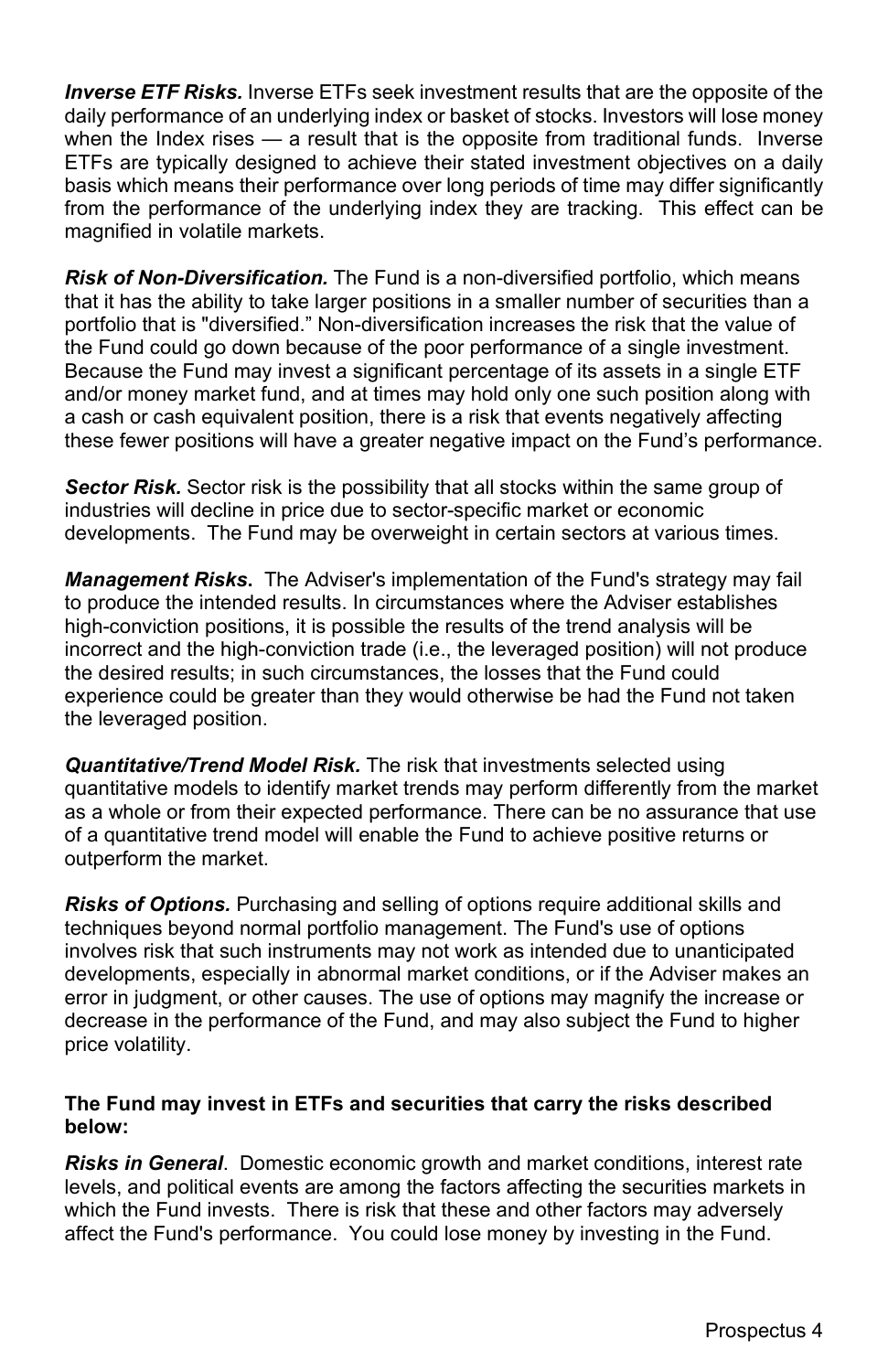Additionally, unexpected local, regional or global events, such as war; acts of terrorism; financial, political or social disruptions; natural, environmental or manmade disasters; the spread of infectious illnesses or other public health issues (such as COVID-19); and recessions and depressions could have a significant impact on the Fund and its investments and may impair market liquidity. Such events can cause investor fear, which can adversely affect the economies of nations, regions and the market in general, in ways that cannot necessarily be foreseen.

*Risks of Equity Securities.* The risks associated with investing in equity securities of companies include the financial and operational risks faced by individual companies, the risk that the stock markets, sectors and industries in which the Fund invests may experience periods of turbulence and instability, and the general risk that domestic and global economies may go through periods of decline and cyclical change.

*Risks of Fixed Income Securities.* Fixed income securities fluctuate with changes in interest rates. Typically, a rise in interest rates causes a decline in the value of fixed income securities. In general, the market price of fixed income securities with longer maturities will increase or decrease more in response to changes in interest rates than the market price of shorter-term securities.

*High-Yield Securities ("Junk Bond") Risk.* To the extent that the Fund invests in ETFs that invest in high-yield securities and unrated securities of similar credit quality (commonly known as "junk bonds"), the Fund may be subject to greater levels of interest rate and credit risk than funds that do not invest in such securities. Junk bonds are considered predominantly speculative with respect to the issuer's continuing ability to make principal and interest payments. An economic downturn or period of rising interest rates could adversely affect the market for these securities and reduce the underlying fund's ability to sell these securities (liquidity risk). If the issuer of a security is in default with respect to interest or principal payments, an investor may lose its entire investment, which will affect the Fund's return.

<span id="page-6-0"></span>*Risks of Derivatives.* ETFs in the Fund's portfolio may use derivative instruments such as put and call options on stocks and stock indices, and index futures contracts and options thereon. There is no guarantee such strategies will work. If the ETF is not successful in employing such instruments in managing its portfolio, the Fund's performance will be worse than if it did not invest in ETFs employing such strategies. Successful use by an ETF of options on stock indices, index futures contracts (and options thereon) will be subject to its ability to correctly predict movements in the direction of the securities generally or of a particular market segment. In addition, ETFs will pay commissions and other costs in connection with such investments, which may increase the Fund's expenses and reduce the return. In utilizing certain derivatives, an ETF's losses are potentially unlimited. Derivative instruments may also involve the risk that other parties to the derivative contract may fail to meet their obligations, which could cause losses.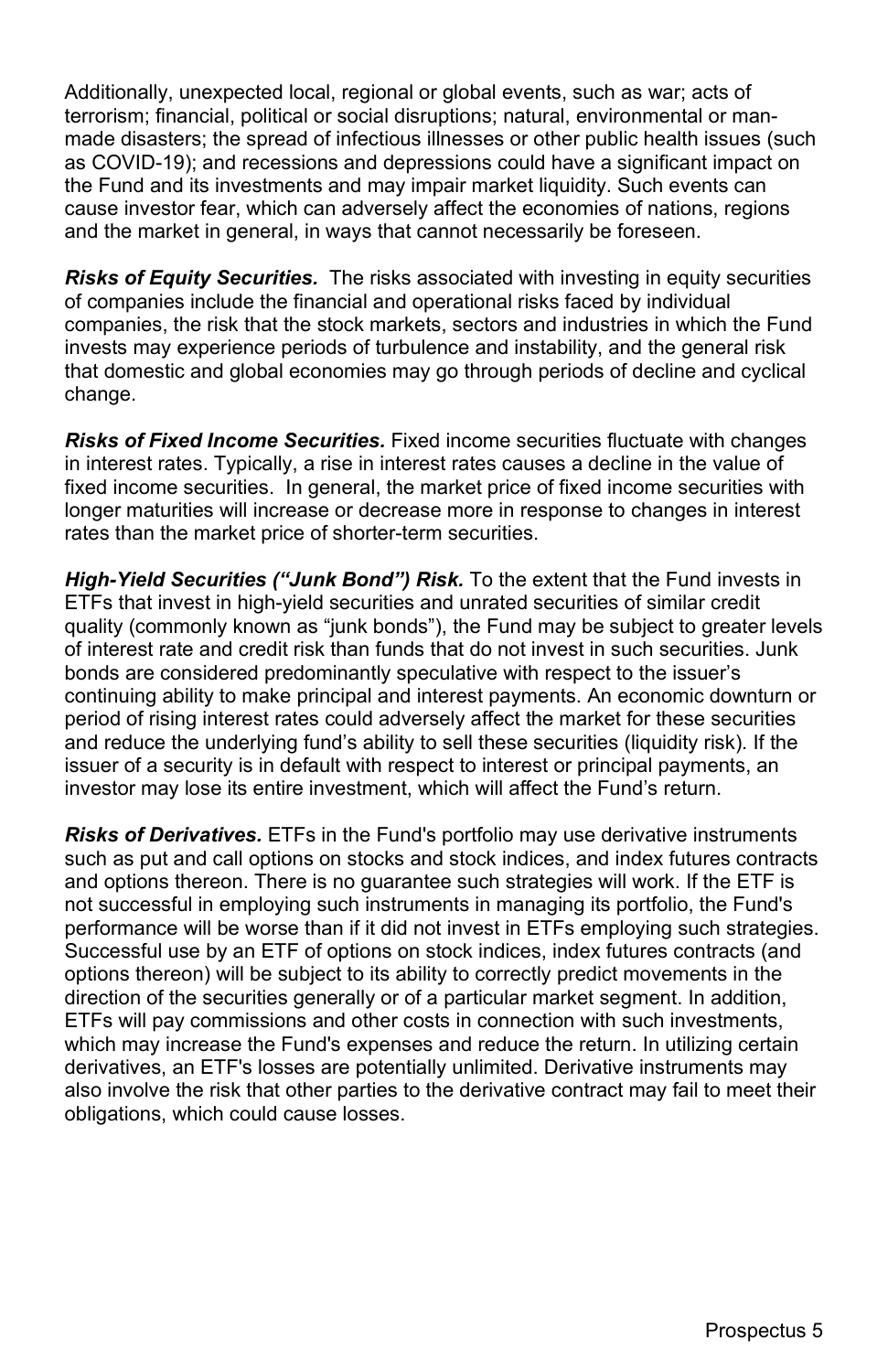# **Performance History**

The bar chart and performance table shown below provide some indication of the risks of investing in the Fund and the variability of its returns. The bar chart shows changes in the Fund's performance from year to year for each full calendar year over the lifetime of the Fund. The performance table shows how the Fund's average annual total returns for 1 year and since inception compare with different broad measures of market performance. The Fund's past performance (before and after taxes) is not necessarily an indication of how the Fund will perform in the future. Updated performance information, current through the most recent month end, is available on the Fund's website at www.cargilefund.com or by calling 1-888-204- 1128.



For the period January 1, 2021 through September 30, 2021, the total return for the Fund was 5.37%.

Best Quarter (6/30/2019) +3.34% Worst Quarter (12/31/2020) -3.61%

| AVERAGE ANNUAL TOTAL RETURN<br>FOR THE PERIODS ENDED 12/31/20                        | 1 Year   | Since<br>Inception<br>(7/9/18) |
|--------------------------------------------------------------------------------------|----------|--------------------------------|
| Cargile Fund                                                                         |          |                                |
| <b>Return Before Taxes</b>                                                           | $-4.36%$ | $-0.31%$                       |
| <b>Return After Taxes on Distributions</b>                                           | $-4.81%$ | $-0.70%$                       |
| Return After Taxes on Distributions and Sale of Fund Shares                          | $-2.58%$ | $-0.39%$                       |
| S&P 500 <sup>®</sup> Balanced Equity & Bond Index - Moderate+ (does not              | 14.65%   | 12.09%                         |
| reflect deductions for fees, expenses or taxes)                                      |          |                                |
| S&P 500 <sup>®</sup> Index (does not reflect deductions for fees, expenses or taxes) | 18.40%   | 15.02%                         |
|                                                                                      |          |                                |

+ Effective June 30, 2021, the S&P Balanced Equity & Bond Index – Moderate was selected as the Fund's primary benchmark replacing the S&P 500 Index. It was determined that the S&P Balanced Equity & Bond Index –Moderate provides a more representative comparison of how the Fund's portfolio is managed compared to the S&P 500 Index.

<span id="page-7-0"></span>After-tax returns are calculated using the historical highest individual federal marginal income tax rates and do not reflect the impact of state and local taxes. Actual after-tax returns depend on an investor's tax situation and may differ from those shown, and after-tax returns shown are not relevant to investors who hold their Fund shares through tax-deferred arrangements, such as 401(k) plans or individual retirement accounts.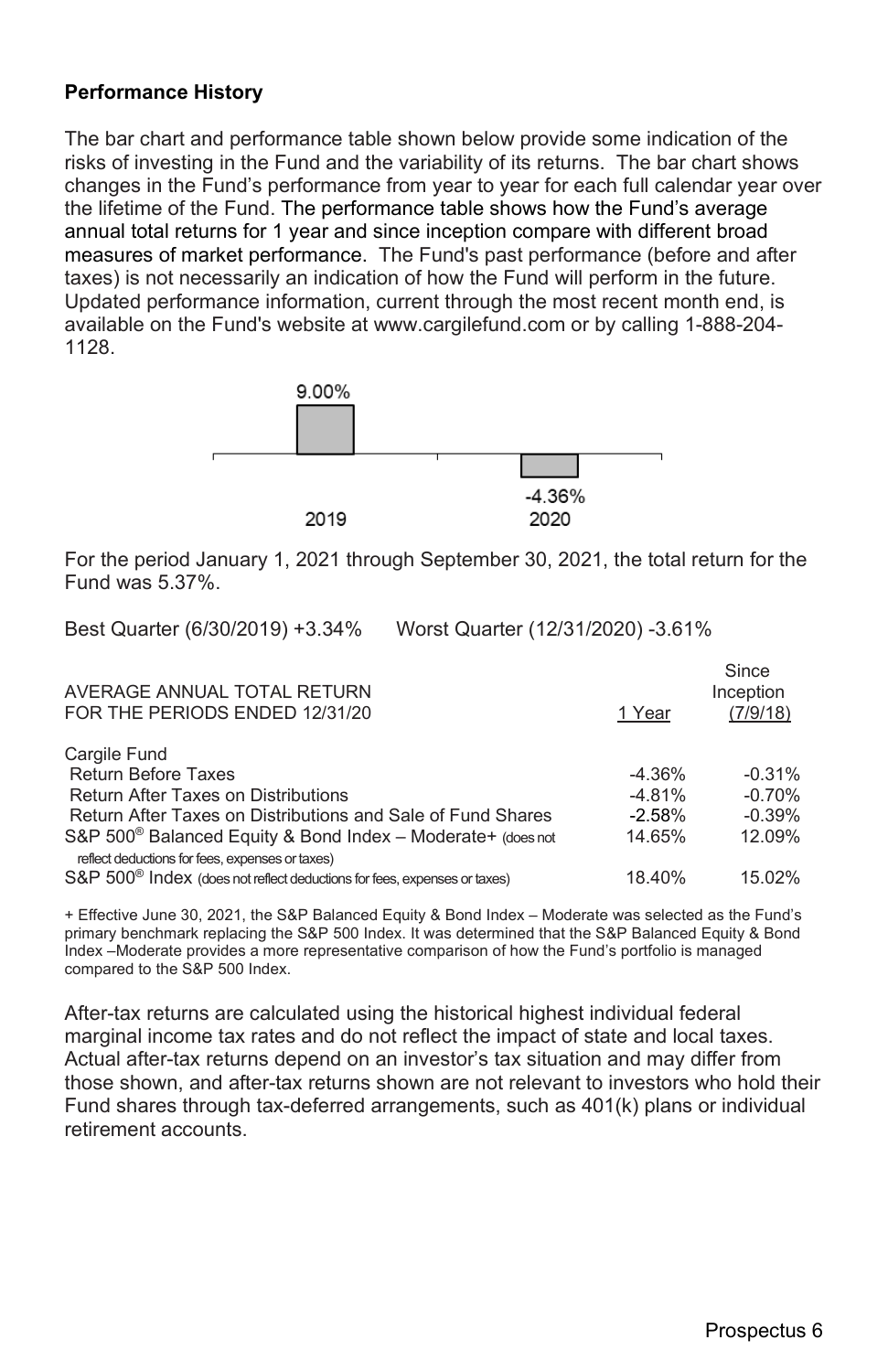# **Management**

#### **Investment Adviser**

Cargile Investment Management, Inc.

#### **Portfolio Managers**

Mickey Cargile has managed the Fund since its inception in July 2018. Mr. Cargile is the portfolio manager and principal of the Adviser.

#### <span id="page-8-0"></span>**Purchase and Sale of Fund Shares**

The minimum initial and subsequent investment amounts for various types of accounts offered by the Fund are shown below.

|                                                                                      | Initial | Additional |
|--------------------------------------------------------------------------------------|---------|------------|
| Regular Account                                                                      | \$5,000 | \$100      |
| Automatic Investment Plan                                                            | \$1,000 | $$100*$    |
| <b>IRA Account</b>                                                                   | \$1.000 | \$100      |
| *An Automatic Investment Plan requires a \$100 minimum automatic monthly investment. |         |            |

Investors may purchase or redeem Fund shares on any business day through a financial intermediary, by mail (Cargile Fund, c/o Mutual Shareholder Services, 8000 Town Centre Drive, Suite 400, Broadview Heights, Ohio 44147), by wire, or by telephone at 1-888-204-1128. Purchases and redemptions by telephone are only permitted if you previously established this option on your account.

#### <span id="page-8-1"></span>**Tax Information**

The Fund's distributions are taxable, and will be taxed as ordinary income or capital gains, unless you are investing through a tax-deferred arrangement, such as a 401(k) plan or individual retirement account where distributions may be taxed when withdrawn from the tax deferred account.

#### <span id="page-8-2"></span>**Payments to Broker-Dealers and Other Financial Intermediaries**

<span id="page-8-3"></span>If you purchase the Fund through a broker-dealer or other financial intermediary (such as a bank), the Fund and its related companies may pay the intermediary for the sale of Fund shares and related services. These payments may create a conflict of interest by influencing the broker-dealer or other intermediary and your salesperson to recommend the Fund over another investment. Ask your salesperson or visit your financial intermediary's web site for more information.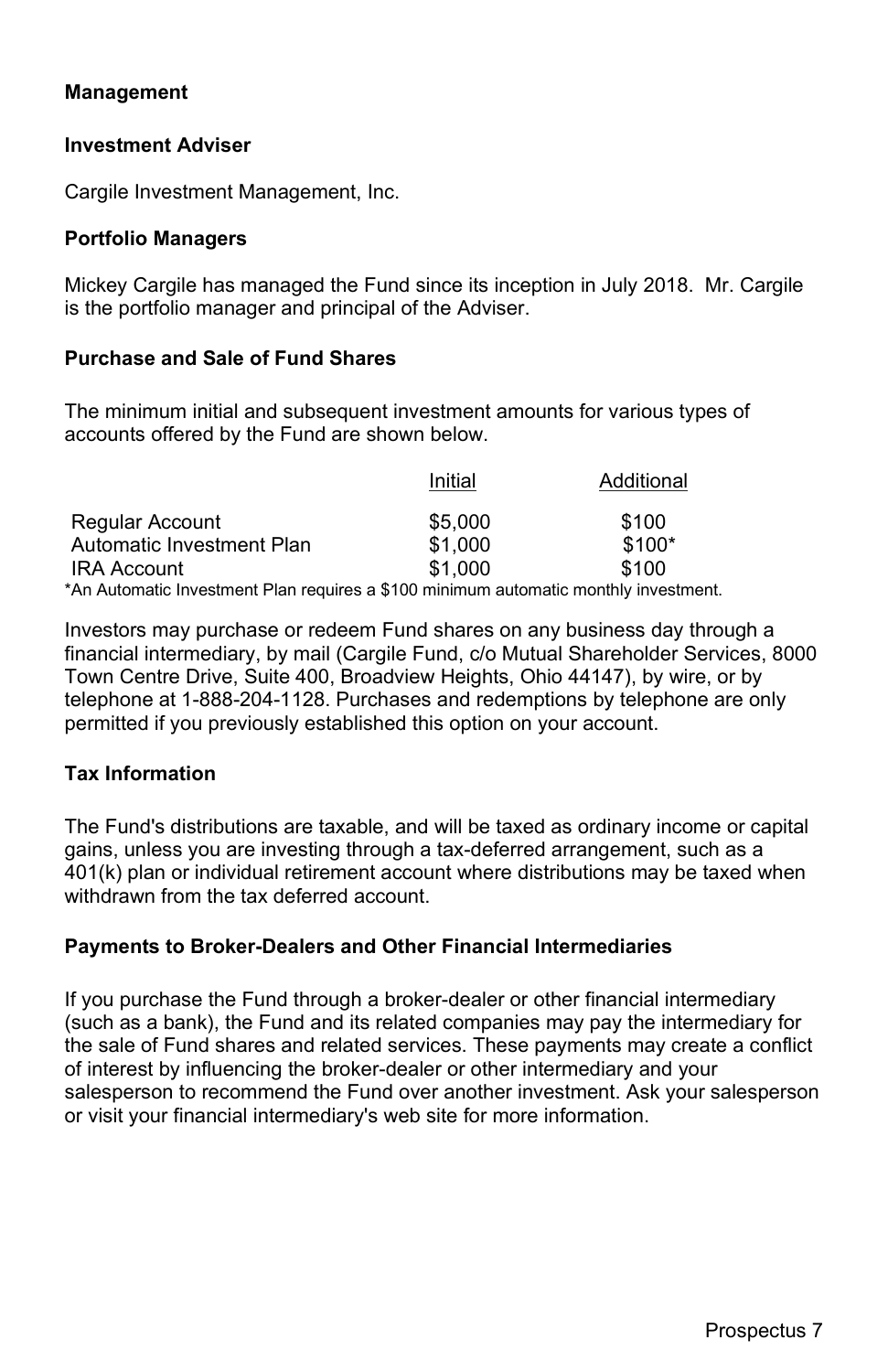#### **Investment Objective, Principal Investment Strategies, Related Risks, and Disclosure of Portfolio Holdings**

#### <span id="page-9-0"></span>**Investment Objective**

• The Fund seeks long-term capital appreciation. The Fund's investment objective is not fundamental and may be changed without shareholder approval upon 60 days' advance notice of any such change.

#### <span id="page-9-1"></span>**The Investment Selection Process Used by the Fund**

Under normal market conditions, the Fund invests in ETFs and/or cash and cash equivalents. The ETFs generally invest in equity securities and fixed income securities.

The Adviser allocates the Fund's assets among its investment categories based on a proprietary trend analysis model. The trend analysis model is designed to identify a primary trend, or price direction, of stock prices. Once a trend is identified the Fund will typically allocate its assets among equity ETFs, fixed income ETFs and/or other cash equivalents. The allocation between these three asset classes will be determined by the Adviser's proprietary trend analysis. Where the trend analysis results suggest a rising markets trend, the Fund's portfolio will invest a higher proportion of its assets in equity ETFs. Whereas, when the trend analysis results suggest a falling markets trend, the Fund's portfolio will invest more in fixed income ETFs and/or cash equivalents. When the Adviser's proprietary trend analysis model indicates a high-conviction trade, the Adviser may allocate up to 50% of the Fund's assets to leveraged equity ETFs and/or leveraged income ETFs. The Fund will hold these leveraged ETFs for as long as the Adviser's model is indicating a highconviction trade. Typically, this results in the Fund holding these positions for more than one day. A high-conviction trade occurs when the Adviser's trend model indicates a strong likelihood that stock prices or fixed income prices are going to move in a specific direction.

Generally, the Fund will invest in ETFs that hold a broad-based basket of equity securities, such as the S&P 500® Index, and/or ETFs that hold fixed income securities. The Fund may invest in ETFs that hold below grade fixed income securities (known as "junk bonds"). When the Adviser's proprietary trend analysis model indicates a high-conviction trade, the Adviser may allocate to ETFs that are leveraged and would thus anticipate a multiple (e.g., 2X) of the performance of the market. The Adviser's allocation to leveraged ETFs for the Fund is designed to capture up trends in stock prices, but also subjects the Fund to additional risk if stock prices trend down. In addition, the Fund may have exposure to inverse strategies through its investments in ETFs that employ such strategies. The Adviser may allocate Fund assets to inverse ETFs when its proprietary trend analysis model indicates a high-conviction trade. Inverse ETFs are designed to move in the opposite direction of the index or underlying asset it is tracking. Additionally, the Fund may be fully invested, partially invested or fully in cash or cash equivalents at any time. The Fund may hold a limited number of ETFs.

The Adviser's proprietary investment decision process is rules-based and uses mathematical models to eliminate emotion from the decision process. On a daily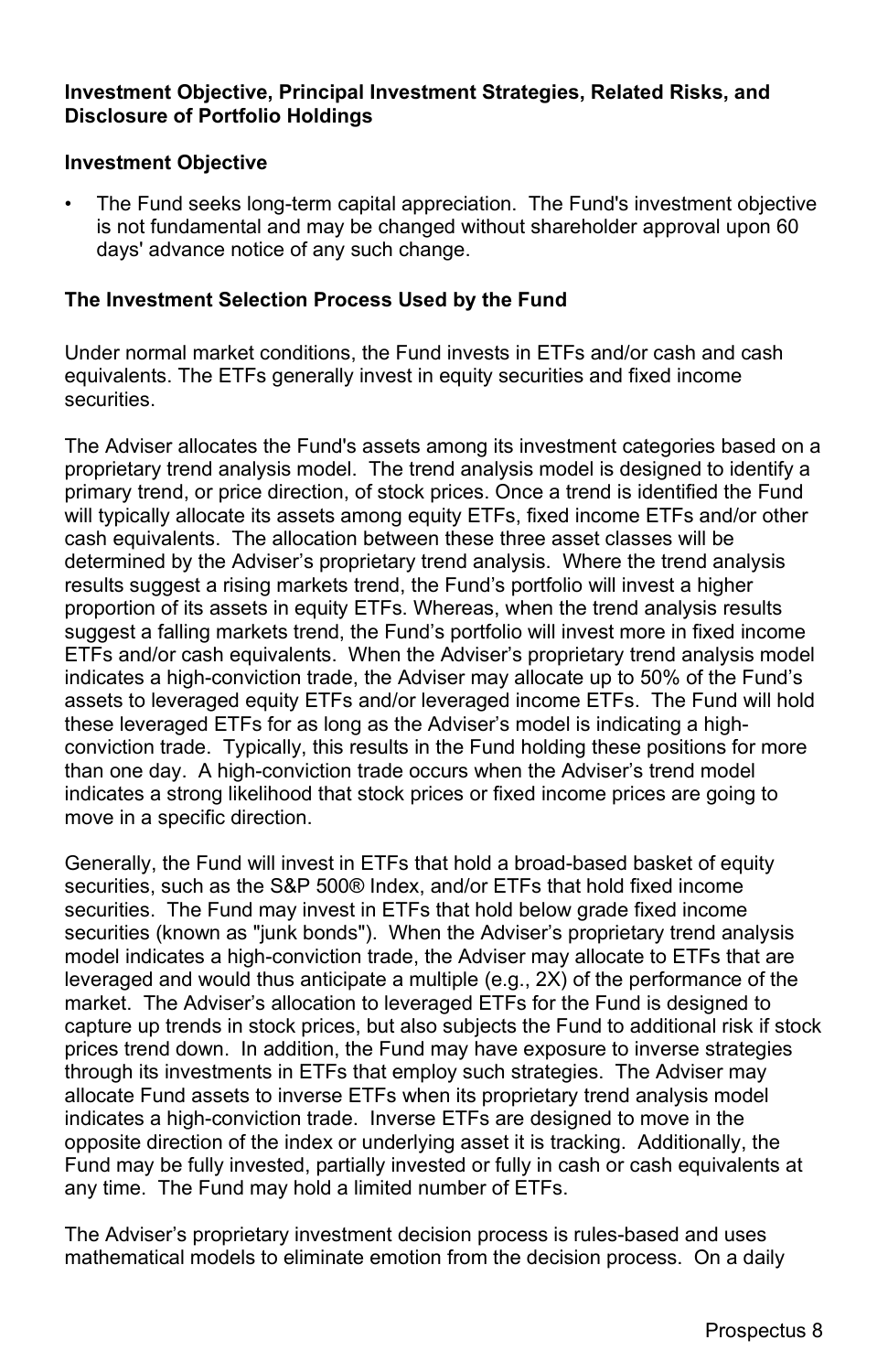basis, the Adviser's proprietary process determines trend in the asset classes in which the Fund invests. The mathematical models measure technical factors related to daily index price movements such as moving averages, relative strength and correlations to determine price trends, as defined by the Adviser's proprietary process, in broad equity and fixed income indices. The process produces specific buy and sell signals on the asset classes in which the Fund invests. The methodology used by the Adviser in selecting securities for the Fund's portfolio generally results in high portfolio turnover.

The Fund may also invest in options to hedge portfolio positions. The Fund may also engage in short-term trading and have a portfolio turnover rate in excess of 100%.

The Fund is a "non-diversified" portfolio, which means it can invest in fewer securities at any one time than a diversified portfolio and can invest more of its assets in securities of a single issuer than a diversified portfolio. The Fund may invest a significant percentage of its assets in a single ETF and/or money market fund, and at times may hold only one such position along with a cash or cash equivalent position. Also, the Fund may participate in a limited number of industry sectors, but will not concentrate its investments in any particular industry.

#### **Defensive Positions**

The Fund may hold all or a portion of its assets in cash or cash-equivalents like money market funds, certificates of deposit, short-term debt obligations, and repurchase agreements, either due to pending investments or when investment opportunities are limited or market conditions are adverse. Under these circumstances, the Fund may not participate in market advances or declines to the same extent it would have if it remained more fully invested in such markets. If the Fund invests in shares of a money market fund, shareholders of the Fund generally will be subject to duplicative management and other fees and expenses. As a result of engaging in these temporary measures, the Fund may not achieve its investment objective.

#### <span id="page-10-0"></span>**The Principal Risks of Investing in the Fund**

*Risks of Exchange Traded Funds***.** Investment in ETFs carries security specific risk and the market risk. Also, if the area of the market representing the underlying index or benchmark does not perform as expected for any reason, the value of the investment in the ETF may decline. In addition, due to transactions via market prices rather than at net asset value, the performance of an ETF may not completely replicate the performance of the underlying index. The Fund will indirectly pay its proportionate share of any fees and expenses paid by the ETF in which it invests in addition to the fees and expenses paid directly by the Fund, many of which may be duplicative. The Fund also will incur brokerage costs when it purchases ETFs. As a result, the cost of investing in the Fund generally will be higher than the cost of investing directly in ETFs. Additionally, ETFs are subject to the following risks: (i) the market price of an ETF's shares may be above or below its net asset value; (ii) an active trading market for an ETF's shares may not develop or be maintained; (iii) the ETF may employ an investment strategy that utilizes high leverage ratios; (iv) trading of an ETF's shares may be halted if the listing exchange's officials deem such action appropriate; and (v) underlying ETF shares may be de-listed from the exchange or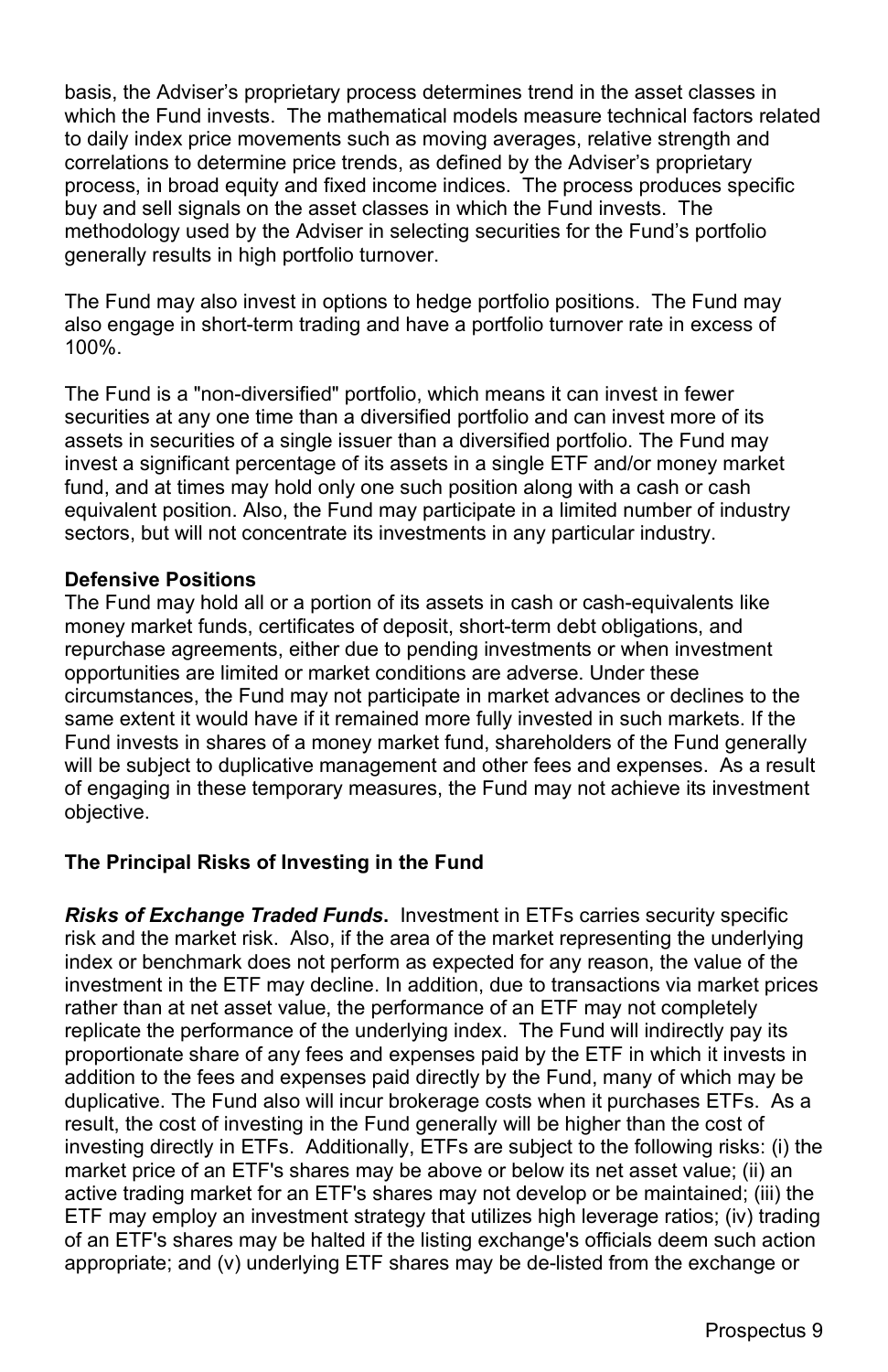the activation of market-wide "circuit breakers" (which are tied to large decreases in stock prices) temporarily stop stock trading.

**Portfolio Turnover Risk.** The Fund may engage in short-term trading to try to achieve its objective and may have portfolio turnover rates significantly in excess of 100%. A portfolio turnover rate of 100% is equivalent to a fund buying and selling all of the securities in its portfolio once during the course of a year. How long the Fund holds a security in its portfolio is generally not a factor in making buy and sell decisions. Increased portfolio turnover may cause the Fund to incur higher brokerage costs, which may adversely affect the Fund's performance, and may produce increased taxable distributions. The distributions may be taxable as shortterm capital gains which are taxed at ordinary income taxation rates rather than at the currently lower long-term capital gains taxation rates. It is likely that all or most of the distributions will be short-term capital gains.

*Leveraged ETF Risks.* The net asset value and market price of leveraged ETFs are usually more volatile than the value of the tracked index or of other ETFs that do not use leverage. Leveraged ETFs use investment techniques and financial instruments that may be considered aggressive, including the use of derivative transactions. Most leveraged ETFs are designed to achieve their stated objectives on a daily basis. Their performance over long periods of time can differ significantly from the performance of the underlying index during the same period of time. This effect can be magnified in volatile markets. The compounding effect has a significant impact on leveraged ETFs. As a result of compounding, leveraged ETFs have a single day investment objective. A leveraged ETF's performance for periods greater than one day is likely to be either greater than or less than the index performance times the stated multiple in the ETF's objective. This effect becomes more pronounced for leveraged ETFs as market volatility increases. Investments by the Fund in leveraged ETFs may magnify changes in the Fund's share price and thus result in increased volatility of returns.

*Inverse ETF Risks.* Inverse ETFs seek investment results that are the opposite of the daily performance of an underlying index or basket of stocks. Investors will lose money when the Index rises  $-$  a result that is the opposite from traditional funds. Inverse ETFs are typically designed to achieve their stated investment objectives on a daily basis which means their performance over long periods of time may differ significantly from the performance of the underlying index they are tracking. This effect can be magnified in volatile markets.

*Risk of Non-Diversification***.** The Fund is a non-diversified portfolio, which means that it has the ability to take larger positions in a smaller number of securities than a portfolio that is "diversified". Non-diversification increases the risk that the value of the Fund could go down because of the poor performance of a single investment. The Fund may invest a significant percentage of its assets in a single ETF and/or money market fund, and at times may hold only one such position along with a cash or cash equivalent position.

*Sector Risk***.** Sector risk is the possibility that stocks within the same group of industries will decline in price due to sector-specific market or economic developments. If the Adviser invests a significant portion of its assets in ETFs in a particular sector, the Fund is subject to the risk that companies in the same sector are likely to react similarly to legislative or regulatory changes, adverse market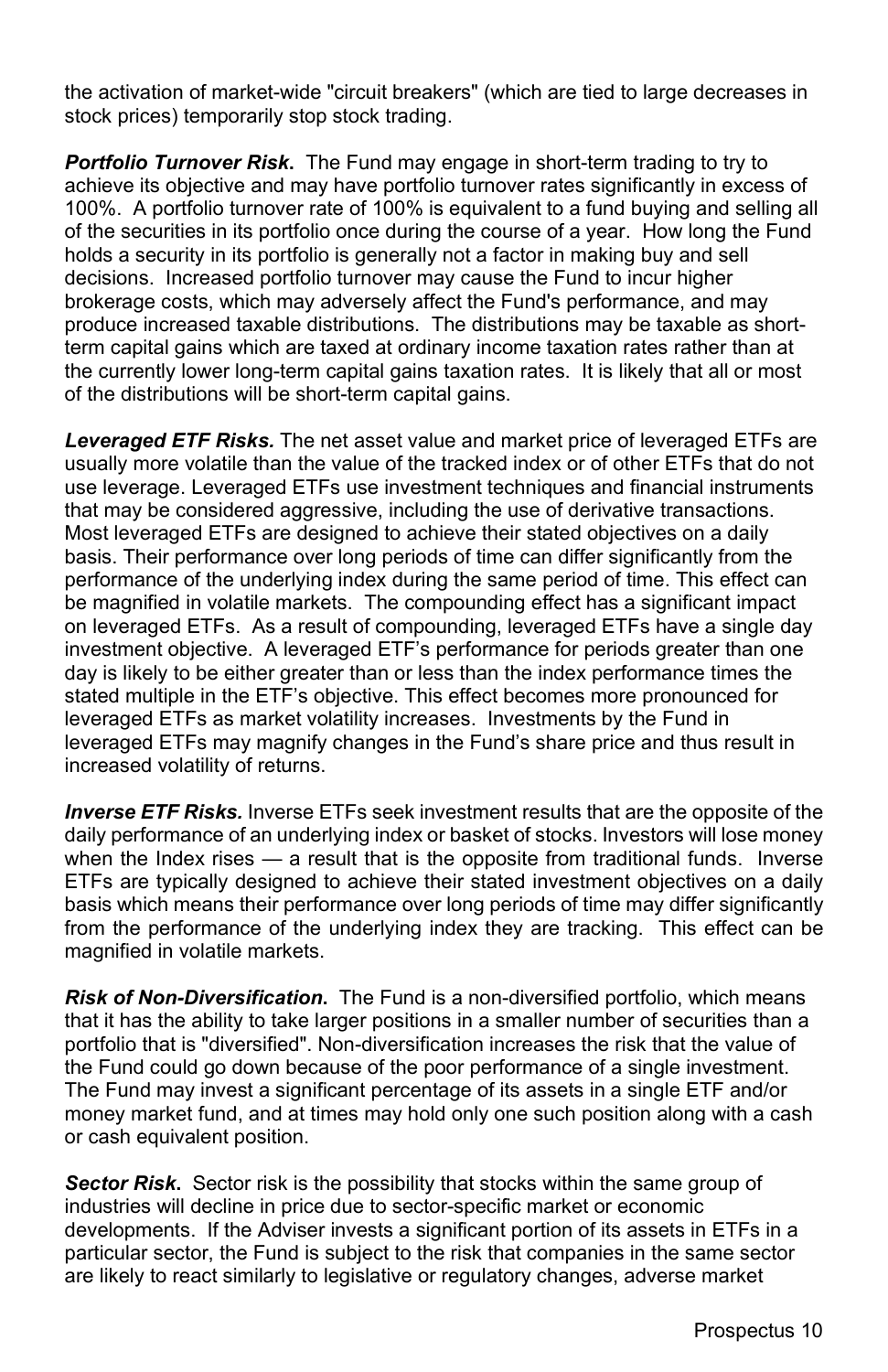conditions and/or increased competition affecting that market segment. The sectors in which the Fund may be over-weighted will vary.

*Management Risks***.** The Adviser's implementation of the Fund's strategy may fail to produce the intended results. In circumstances where the Adviser establishes highconviction positions, it is possible the results of the trend analysis will be incorrect and the high-conviction trade (i.e., the leveraged position) will not produce the desired results. In such circumstances, the losses that the Fund could experience could be greater than they would otherwise be had the Fund not taken the leveraged position.

*Quantitative/Trend Model Risk.* The risk that investments selected using quantitative models to identify market trends may perform differently from the market as a whole or from their expected performance. There can be no assurance that use of a quantitative trend model will enable the Fund to achieve positive returns or outperform the market.

*Risks of Options.* Purchasing and selling of options require additional skills and techniques beyond normal portfolio management. The Fund's use of options involves risk that such instruments may not work as intended due to unanticipated developments, especially in abnormal market conditions, or if the Adviser makes an error in judgment, or other causes. The use of options may magnify the increase or decrease in the performance of the Fund, and may also subject the Fund to higher price volatility.

#### **The Fund may invest in ETFs and securities that carry the risks described below:**

*Risks in General***.** Domestic and foreign economic growth and market conditions, interest rate levels, and political events are among the factors affecting the securities markets of the Fund's investments. There is risk that these and other factors may adversely affect the Fund's performance. You should consider your own investment goals, time horizon, and risk tolerance before investing in the Fund. An investment in the Fund may not be appropriate for all investors and is not intended to be a complete investment program. An investment in the Fund is not a deposit in the bank and is not insured or guaranteed by the Federal Deposit Insurance Corporation or any other government agency. You may lose money by investing in the Fund.

Additionally, unexpected local, regional or global events, such as war; acts of terrorism; financial, political or social disruptions; natural, environmental or manmade disasters; the spread of infectious illnesses or other public health issues; and recessions and depressions could have a significant impact on each Fund and its investments and may impair market liquidity. Such events can cause investor fear, which can adversely affect the economies of nations, regions and the market in general, in ways that cannot necessarily be foreseen. The increasing interconnectivity between global economies and financial markets increases the likelihood that events or conditions in one region or financial market may adversely impact issuers in a different country, region or financial market. These risks may be magnified if certain events or developments adversely interrupt the global supply chain; in these and other circumstances, such risks might affect companies worldwide. As a result, local, regional or global events such as war, acts of terrorism, the spread of infectious illness or other public health issues, recessions or other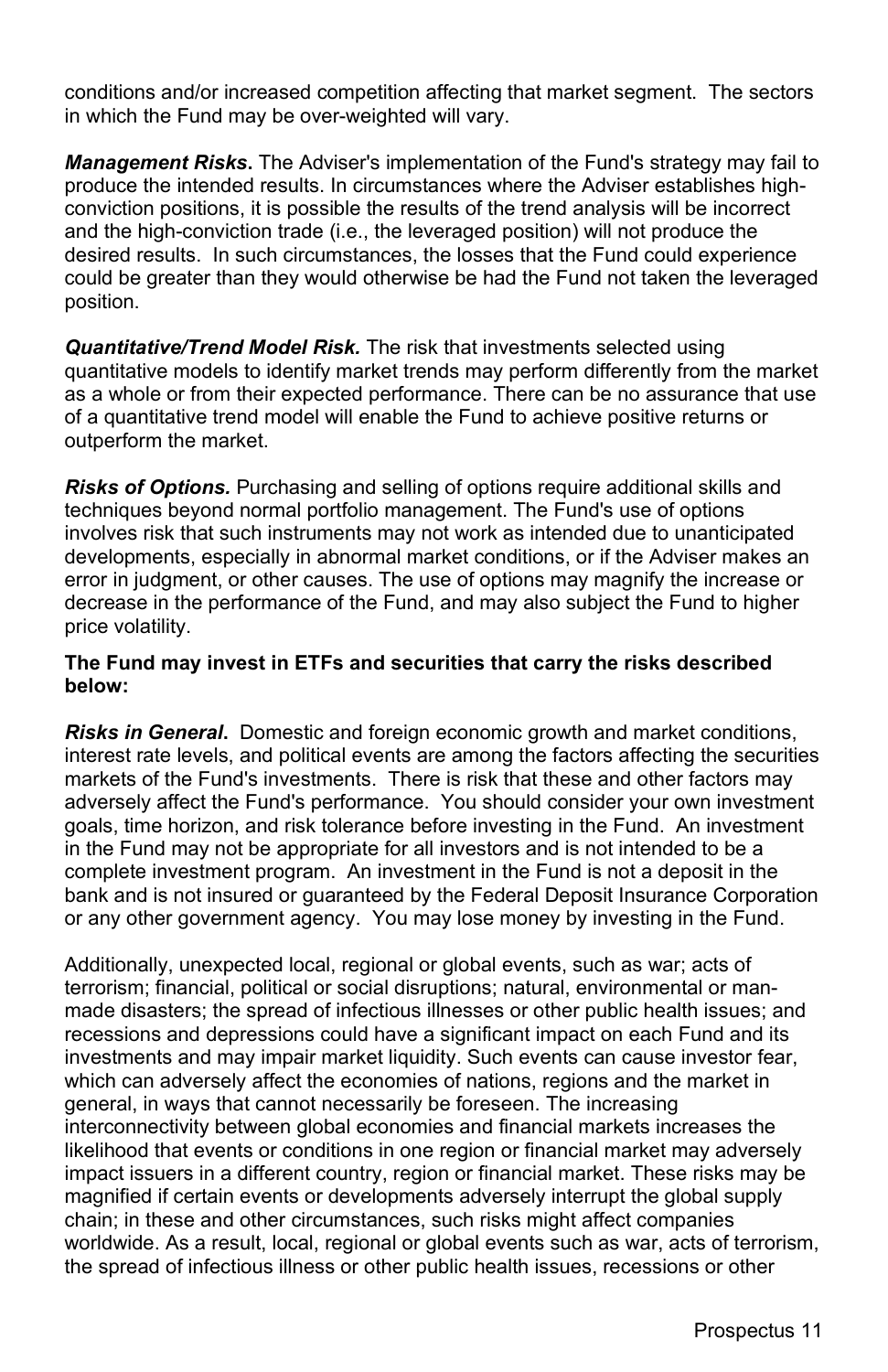events could have a significant negative impact on global economic and market conditions. The COVID-19 global pandemic and the aggressive responses taken by many governments or voluntarily imposed by private parties, including closing borders, restricting international and domestic travel, and imposing prolonged quarantines or similar restrictions, as well as the closure of, or operational changes to, many retail and other businesses, has had negative impacts, and in many cases severe negative impacts, on markets worldwide. It is not known how long such impacts, or any future impacts of other significant events described above, will or would last, but there could be a prolonged period of global economic slowdown, which may be expected to impact each Fund and its investments.

*Risks of Equity Securities***.** Overall stock market risks may affect the value of the Fund. These risks include the financial risk of selecting securities that do not perform as anticipated, the risk that the stock markets in which the Fund invests may experience periods of turbulence and instability, and the general risk that domestic and global economies may go through periods of decline and cyclical change. Many factors affect the performance of each company, including the strength of the company's management or the demand for its product or services. You should be aware that the value of a company's share price may decline as a result of poor decisions made by management or lower demand for the company's products or services. In addition, a company's share price may also decline if its earnings or revenues fall short of expectations. There are overall stock market risks that may also affect the value of the Fund. Over time, the stock markets tend to move in cycles, with periods when stock prices rise generally and periods when stock prices decline generally. The value of the Fund's investments may increase or decrease more than the stock markets in general. Common stocks, preferred securities, and warrants are examples of equity securities.

*Risks of Fixed Income Securities***.** Fixed income securities fluctuate with changes in interest rates. Typically, a rise in interest rates causes a decline in the value of fixed income securities. In general, the market price of fixed income securities with longer maturities will increase or decrease more in response to changes in interest rates than the market price of shorter-term securities. Other risk factors include credit risk (the debtor may default) and prepayment risk (the debtor may pay its obligation early, reducing the amount of interest payments). These risks could affect the value of a particular investment by the Fund, possibly causing the Fund's share price and total return to be reduced and fluctuate more than other types of investments. "Junk bonds" are speculative investments that carry greater risks and are more susceptible to real or perceived adverse economic and competitive industry conditions than higher quality debt securities. Government bonds, corporate bonds and high yield bonds are examples of fixed income securities.

*High-Yield Securities ("Junk Bond") Risk.* To the extent that the Fund invests in ETFs that invest in high-yield securities and unrated securities of similar credit quality (commonly known as "junk bonds"), the Fund may be subject to greater levels of interest rate and credit risk than funds that do not invest in such securities. Junk bonds are considered predominantly speculative with respect to the issuer's continuing ability to make principal and interest payments. An economic downturn or period of rising interest rates could adversely affect the market for these securities and reduce the underlying ETF's ability to sell these securities (liquidity risk). If the issuer of a security is in default with respect to interest or principal payments, an investor may lose its entire investment, which will affect the Fund's return.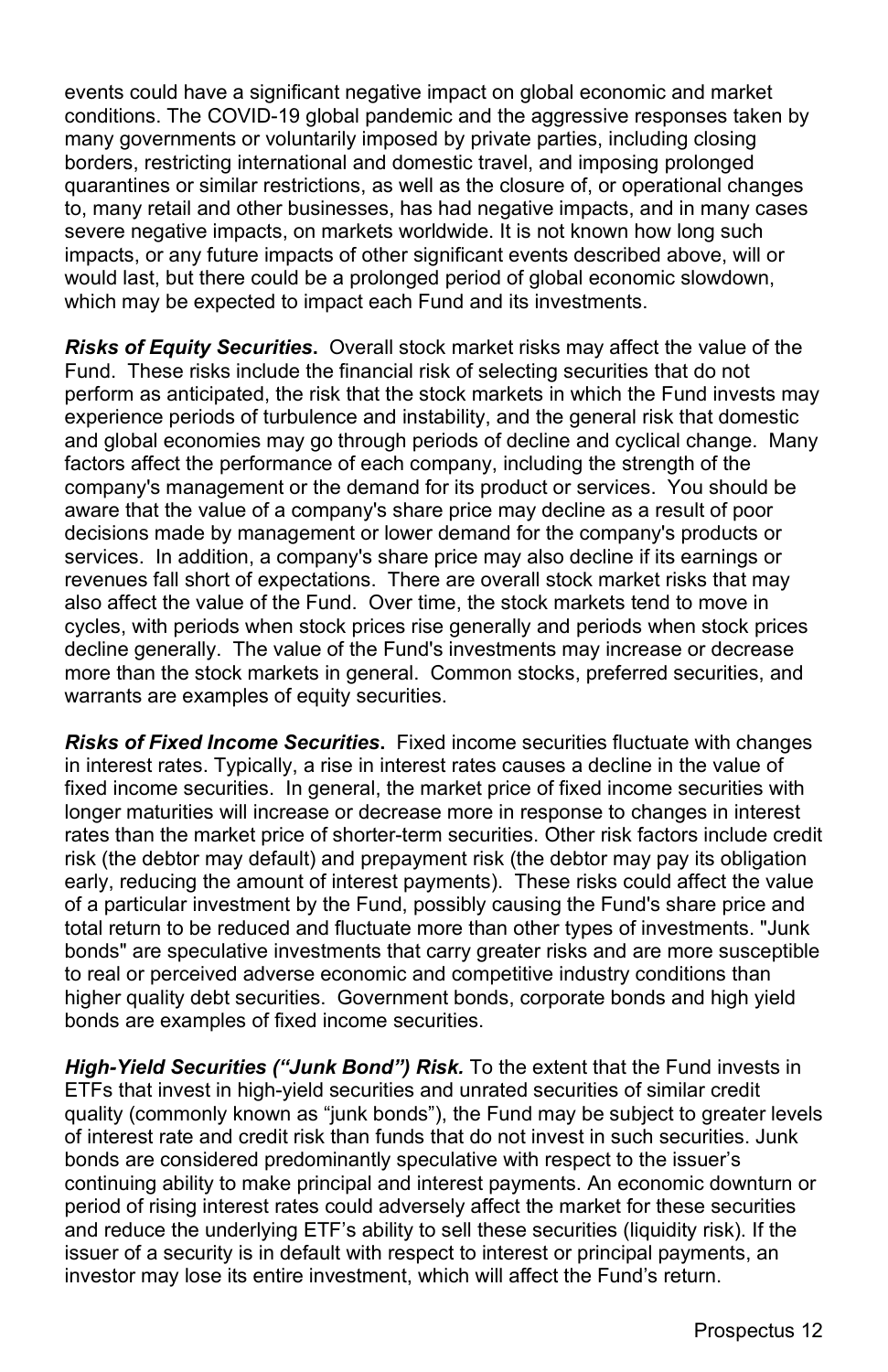*Risks of Derivatives.* ETFs in which the Fund may invest may use derivative instruments such as put and call options on stocks and stock indices, and index futures contracts and options thereon. There is no guarantee such strategies will work. If the ETF is not successful in employing such instruments in managing its portfolio, the Fund's performance will be worse than if it did not invest in ETFs employing such strategies. Successful use by an ETF of options on stock indices, index futures contracts (and options thereon) will be subject to its ability to correctly predict movements in the direction of the securities generally or of a particular market segment. In addition, ETFs will pay commissions and other costs in connection with such investments, which may increase the Fund's expenses and reduce the return. In utilizing certain derivatives, an ETF's losses are potentially unlimited. Derivative instruments may also involve the risk that other parties to the derivative contract may fail to meet their obligations, which could cause losses.

# <span id="page-14-0"></span>**Information on Other Risks**

*Cybersecurity Risk.* Cybersecurity and other operational and technology issues may result in financial losses to the Fund and its shareholders, impede business transactions, violate privacy and other laws, subject the Fund to certain regulatory penalties and reputational damage, and increase compliance costs and expenses. Although the Fund has developed processes and risk management systems designed to reduce these risks, the Fund does not directly control the cybersecurity defenses, operational and technology plans and systems of its service providers, financial intermediaries and companies in which they invest or with which they do business.

#### **Portfolio Holdings Disclosure**

A description of the Fund's policies and procedures with respect to the disclosure of the Fund's portfolio securities is available in the Fund's Statement of Additional Information ("SAI") and on the Fund's website at www.cargilefund.com.

#### <span id="page-14-2"></span><span id="page-14-1"></span>**Management**

#### **The Investment Adviser**

Cargile Investment Management, Inc. is the investment adviser of the Fund and has responsibility for the management of the Fund's affairs, under the supervision of the Trust's Board of Trustees. The Adviser is a registered investment adviser controlled by Mickey Cargile. The Fund's investment portfolio is managed on a day to day basis by Mickey Cargile. The Adviser provides investment management services to individuals, families, trusts, estates, pension and profit sharing plans, and other entities.

Mr. Cargile is the president of the Adviser. Mr. Cargile has managed the Fund since its inception. Mr. Cargile founded the Adviser in 1984 as a Texas corporation and its address is 415 West Wall Street, Suite 2200, Midland, Texas 79701. Mr. Cargile has 39 years of experience providing investment advice and is a nationally recognized authority in economics, finance and investments. Mr. Cargile has a degree in finance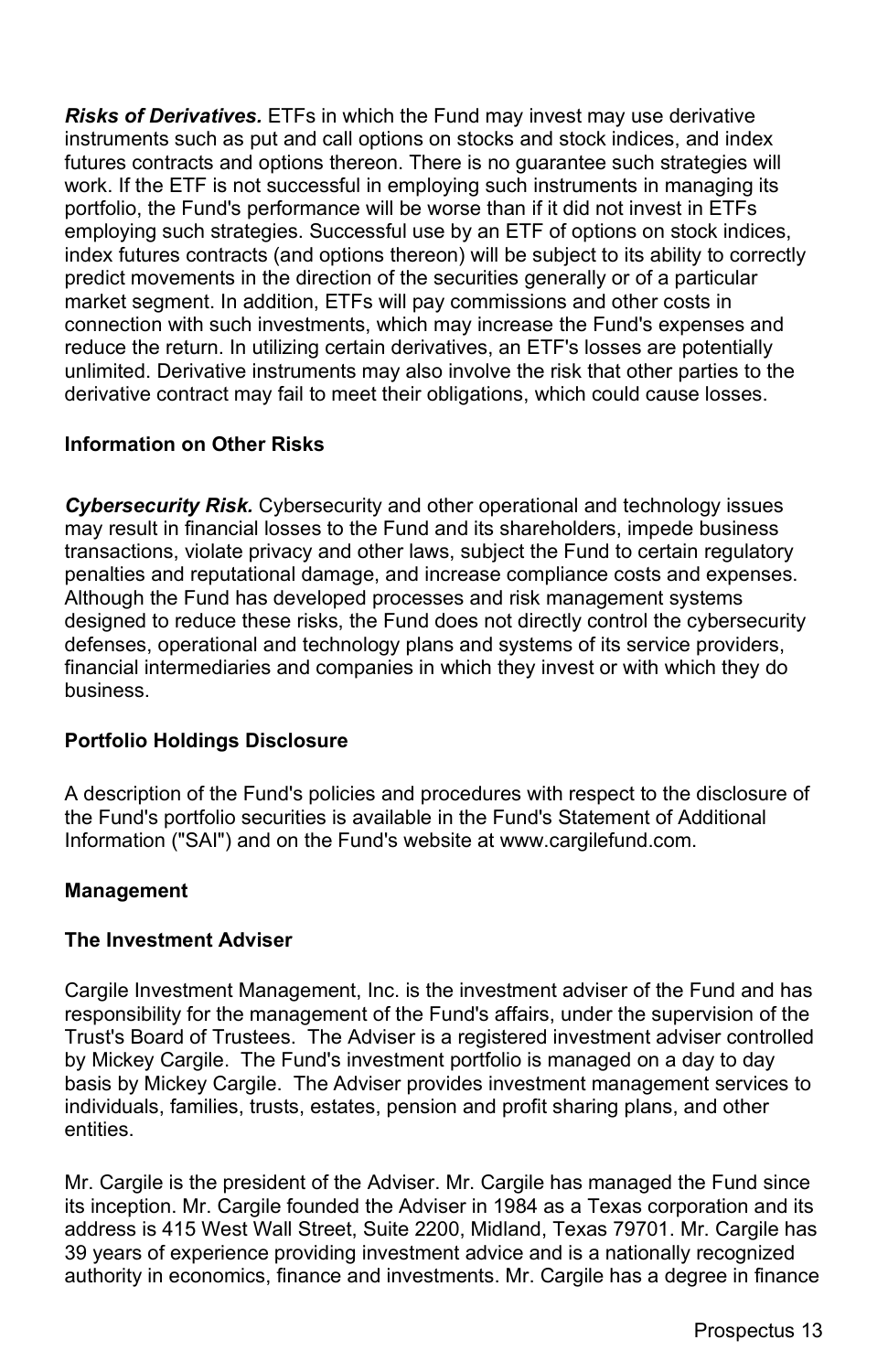from the University of Texas at Austin. Previously, he served as a senior vice president with Texas National Bank; Managing Partner for Cargile Investments at Western National Bank; and was a registered representative with Shearson American Express and Paine Webber.

The Fund's SAI provides information about the portfolio manager's compensation, other accounts managed by the portfolio manager, and the portfolio manager's ownership of Fund shares.

The Adviser manages the investment portfolio of the Fund, subject to the policies adopted by the Trust's Board of Trustees. Under the Management Agreement, the Adviser, at its own expense and without reimbursement from the Trust, furnishes office space and all necessary office facilities, equipment and executive personnel necessary for managing the assets of the Fund. The Adviser receives an investment management fee equal to 1.00% of the Fund's average daily net assets. A discussion regarding the basis of the Board of Trustees' approval of the Management Agreement between the Trust and the Adviser is available in the Fund's annual report to shareholders for the period ended June 30, 2021. For its services, the Adviser received an investment management fee equal to 1.00% of the average daily net assets of the Fund for the fiscal year ended June 30, 2021.

Under the Services Agreement the Adviser receives an additional fee of 0.65% of the Fund's average daily net assets up to \$25 million, 0.35% of the Fund's average daily net assets from \$25 million to \$100 million, and 0.25% of such assets in excess of \$100 million and is obligated to pay the operating expenses of the Fund excluding management fees, brokerage fees and commissions, 12b-1 fees (if any), taxes, borrowing costs (such as (a) interest and (b) dividend expenses on securities sold short), ADR fees, the cost of acquired funds and extraordinary expenses. Additionally, under the Services Agreement the Adviser supervises the Fund's business affairs. The Adviser coordinates for the provision of the services of a Chief Compliance Officer for the Trust with respect to the Fund, executive and administrative services including, but are not limited to, the coordination of all third parties furnishing services to the Fund, review of the books and records of the Fund maintained by such third parties, and such other actions with respect to the Fund as may be necessary in the opinion of the Adviser to perform its duties under the Services Agreement. For its services, the Adviser received services fees of 0.55% of the average daily net assets of the Fund for the fiscal year ended June 30, 2021. Effective November 1, 2021, the Adviser has contractually agreed to waive Services Agreement fees by 0.10% of its average daily net assets through October 31, 2022. The Services Agreement fee waiver will automatically terminate on October 31, 2022 unless it is renewed by the Adviser. The Adviser may not terminate the fee waiver before October 31, 2022. The waivers may be terminated by the Board of Trustees.

#### <span id="page-15-0"></span>**Shareholder Information**

# <span id="page-15-1"></span>**Pricing of Fund Shares**

The price you pay for a share of the Fund, and the price you receive upon selling or redeeming a share of the Fund, is called the Fund's net asset value ("NAV"). The NAV is calculated by taking the total value of the Fund's assets, subtracting its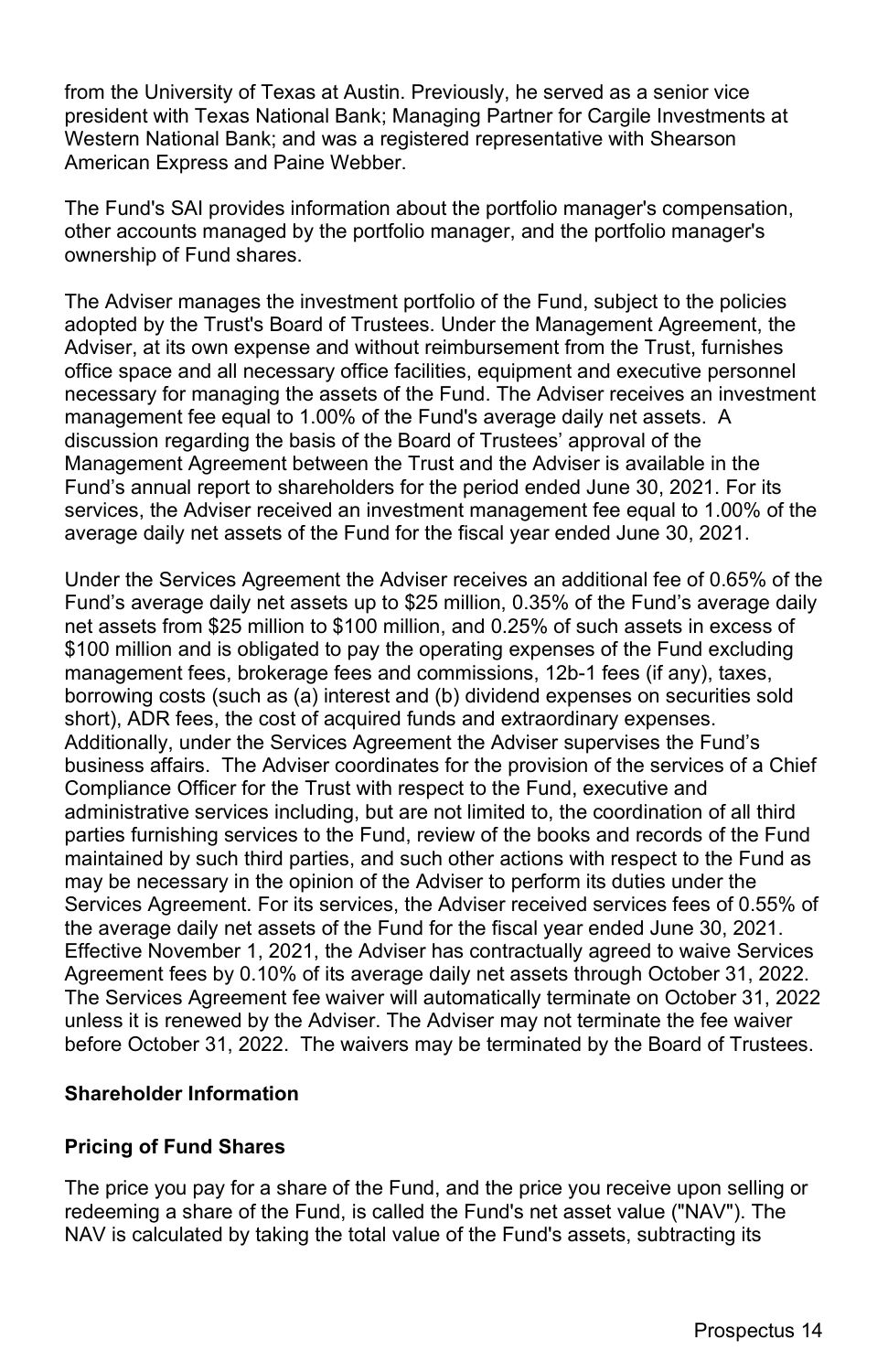liabilities, and then dividing by the total number of shares outstanding, rounded to the nearest cent:

Net Asset Value = Total Assets - Liabilities / Number of Shares Outstanding

The NAV is generally calculated as of the close of trading on the New York Stock Exchange (normally 4:00 p.m. Eastern time) every day the Exchange is open for trading. The New York Stock Exchange generally is open every day other than weekends and holidays. All purchases, redemptions or reinvestments of Fund shares will be priced at the next NAV calculated after your order is received in proper form by the Fund's Transfer Agent, Mutual Shareholder Services. If you purchase shares directly from the Fund, your order must be placed with the Transfer Agent prior to the close of the trading of the New York Stock Exchange in order to be confirmed for that day's NAV. The Fund's assets are generally valued at their market value. If market prices are not available or, in the Adviser's opinion, market prices do not reflect fair value, or if an event occurs after the close of trading (but prior to the time the NAV is calculated) that materially affects fair value, the Adviser may value the Fund's assets at their fair value according to policies approved by the Fund's Board of Trustees. For example, if trading in a portfolio security is halted and does not resume before the Fund calculates its NAV, the Adviser may need to price the security using the Fund's fair value pricing guidelines. Without a fair value price, short-term traders could take advantage of the arbitrage opportunity and dilute the NAV of long-term investors. Fair valuation of a Fund's portfolio securities can serve to reduce arbitrage opportunities available to short-term traders, but there is no assurance that fair value pricing policies will prevent dilution of the Fund's NAV by short-term traders. The Fund's investments are valued at market value or, if a market quotation is not readily available, at the fair value determined in good faith by the Adviser, subject to the review and oversight of the Fund's Board of Trustees. The Fund may use pricing services to help determine market value. Because the Fund may have portfolio securities that are primarily listed on foreign exchanges that trade on weekends or other days when the Fund does not price its shares, the net asset value of the Fund's shares may change on days when shareholders will not be able to purchase or redeem the Fund's shares. With respect to any portion of a Fund's assets that are invested in one or more open-end management investment companies that are registered under the Investment Company Act, the Fund's net asset value is calculated based upon the net asset values of the registered open-end management investment companies in which the Fund invests. The prospectuses for these investment companies explain the circumstances under which those companies will use fair value pricing and the effects of using fair value pricing.

#### <span id="page-16-0"></span>**Customer Identification Program**

#### **IMPORTANT INFORMATION ABOUT PROCEDURES FOR OPENING A NEW ACCOUNT**

*To help the government fight the funding of terrorism and money laundering activities, Federal law requires all financial institutions to obtain, verify, and record information that identifies each person who opens an account. This means that, when you open an account, we will ask for your name, address, date of birth, and other information that will allow us to identify you. We may also ask for identifying documents and may take additional steps to verify your identity. We may not be able*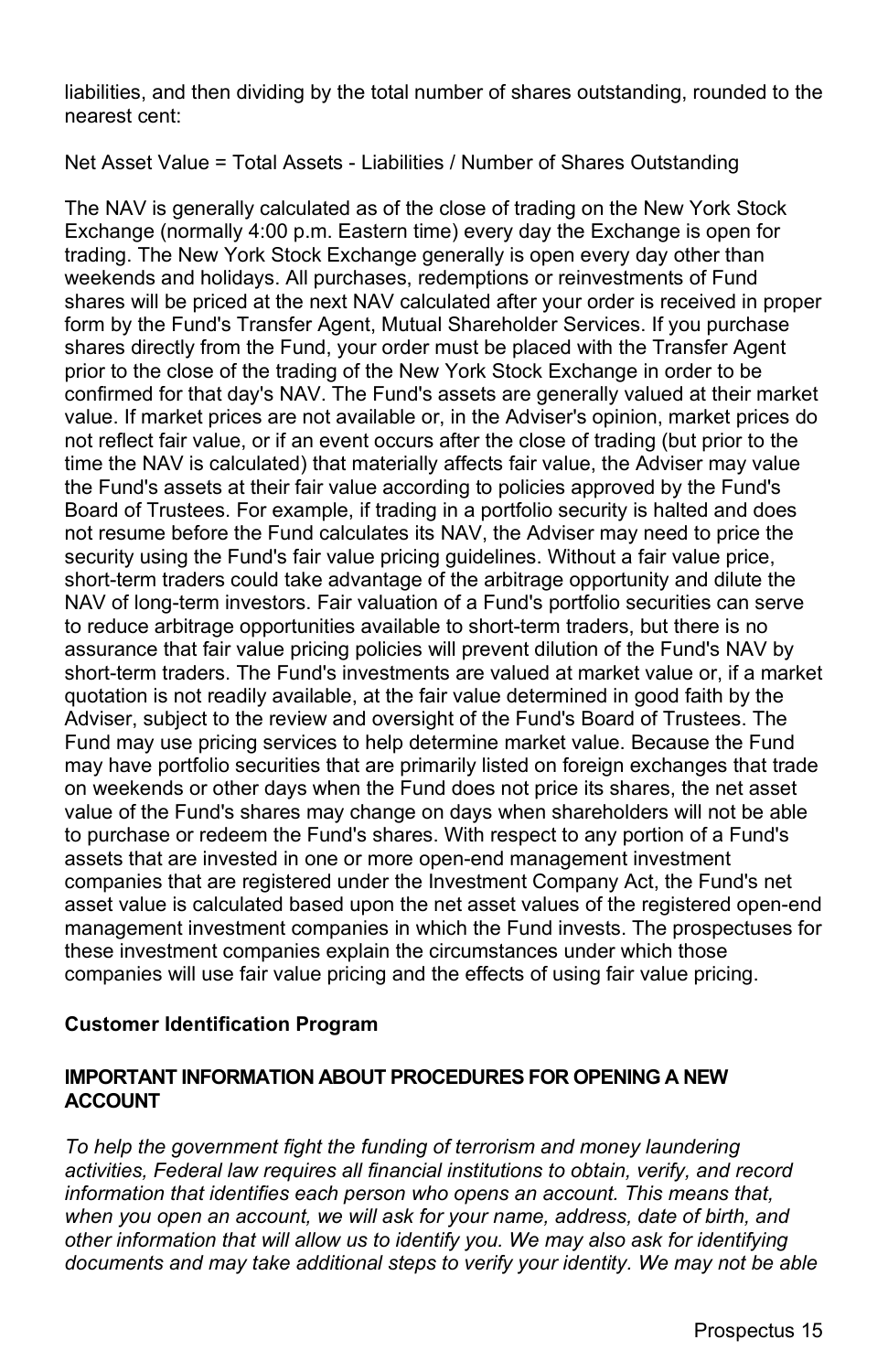*to open an account or complete a transaction for you until we are able to verify your identity.*

# <span id="page-17-0"></span>**Investing in the Fund**

You may purchase shares directly through the Fund's transfer agent or through a brokerage firm or other financial institution that has agreed to sell the Fund's shares. If you are investing directly in the Fund for the first time, you will need to establish an account by completing a Shareholder Account Application (To establish an IRA, complete an IRA Application). To request an application, call toll-free 1-888-204- 1128. Your initial investment minimum can be found in the table below. The Fund reserves the right to change the amount of these minimums from time to time or to waive them in whole or in part for certain accounts. Investment minimums may be higher or lower to investors purchasing shares through a brokerage firm or other financial institution.

#### <span id="page-17-1"></span>**Minimum Investments**

|                                                                                         | Initial | Additional |
|-----------------------------------------------------------------------------------------|---------|------------|
| Regular Account                                                                         | \$5,000 | \$100      |
| Automatic Investment Plan                                                               | \$1,000 | $$100*$    |
| <b>IRA Account</b>                                                                      | \$1,000 | \$100      |
| *An Automotic Investment Dlan requires a C400 minimum automotic mentalus an australis i |         |            |

\*An Automatic Investment Plan requires a \$100 minimum automatic monthly or quarterly investment.

# <span id="page-17-2"></span>**Investments Made Through Brokerage Firms or Other Financial Institutions**

The Fund may be purchased through broker dealers and other intermediaries. If you invest through a brokerage firm or other financial institution, the policies and fees may be different than those described here. Financial advisers, financial supermarkets, brokerage firms, and other financial institutions may charge transaction and other fees and may set different minimum investments or limitations on buying or selling shares. Such brokers are authorized to designate other intermediaries to receive purchase and redemption orders on the Fund's behalf. Consult a representative of your financial institution if you have any questions. The Fund will be deemed to have received a purchase or redemption order when an authorized broker or, if applicable, a broker's authorized designee, received the order. Customer orders will be priced at the Fund's net asset value next computed after they are received by an authorized broker or the broker's authorized designee. Your financial institution is responsible for transmitting your order in a timely manner.

#### <span id="page-17-3"></span>**Payment**

All purchases must be made in U.S. dollars and checks must be drawn on U.S. banks. No cash, money orders, traveler's checks, credit cards, credit card checks, third-party checks or other checks deemed to be high-risk checks will be accepted. A \$20 fee will be charged against your account for any payment check returned to the transfer agent or for any incomplete electronic fund transfer, or for insufficient funds, stop payment, closed account or other reasons. If a check does not clear your bank or the Fund is unable to debit your pre-designated bank account on the day of purchase, the Fund reserves the right to cancel the purchase. If your purchase is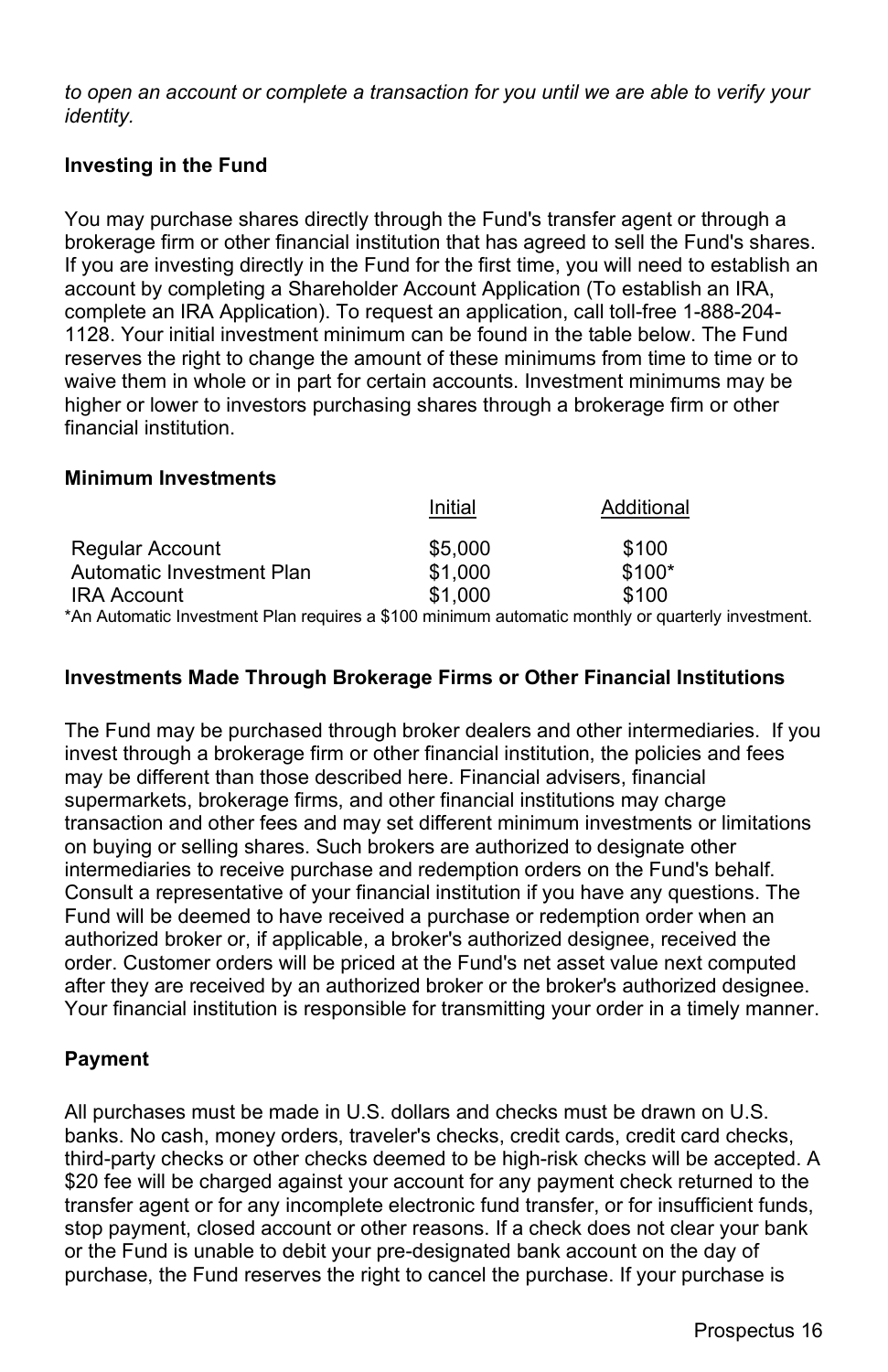canceled, you will be responsible for any losses or fees imposed by your bank and losses that may be incurred as a result of a decline in the value of the canceled purchase. The Fund (or Fund agent) has the authority to redeem shares in your account(s) to cover any losses due to fluctuations in share price. Any profit on such cancellation will accrue to the Fund. Your investment in the Fund should be intended to serve as a long-term investment vehicle. The Fund is not designed to provide you with a means of speculating on the short-term fluctuations in the stock market. The Fund reserves the right to reject any purchase request that it regards as disruptive to the efficient management of the Fund, which includes investors with a history of excessive trading. The Fund also reserves the right to stop offering shares at any time.

# <span id="page-18-0"></span>**Types of Account Ownership**

You can establish the following types of accounts by completing a Shareholder Account Application:

- **Individual or Joint Ownership** Individual accounts are owned by one person. Joint accounts have two or more owners.
- **A Gift or Transfer to Minor** (UGMA or UTMA) A UGMA/UTMA account is a custodial account managed for the benefit of a minor. To open an UGMA or

UTMA account, you must include the minor's social security number on the application.

- **Trust** An established trust can open an account. The names of each trustee, the name of the trust and the date of the trust agreement must be included on the application.
- **Business Accounts** Corporation and partnerships may also open an account. The application must be signed by an authorized officer of the corporation or
- a general partner of a partnership.
- **IRA Accounts** See "Tax-Deferred Plans".

#### <span id="page-18-1"></span>**Instructions for Opening and Adding to an Account**

# **TO OPEN AN ACCOUNT**

#### **By Mail**

Complete and sign the Shareholder Application or an IRA Application.

Make your check payable to Cargile Fund.

• For IRA accounts, please specify the year for which the contribution is made.

#### **Mail or overnight the application and check to:**

Cargile Fund c/o Mutual Shareholder Services 8000 Town Centre Drive, Suite 400 Broadview Heights, Ohio 44147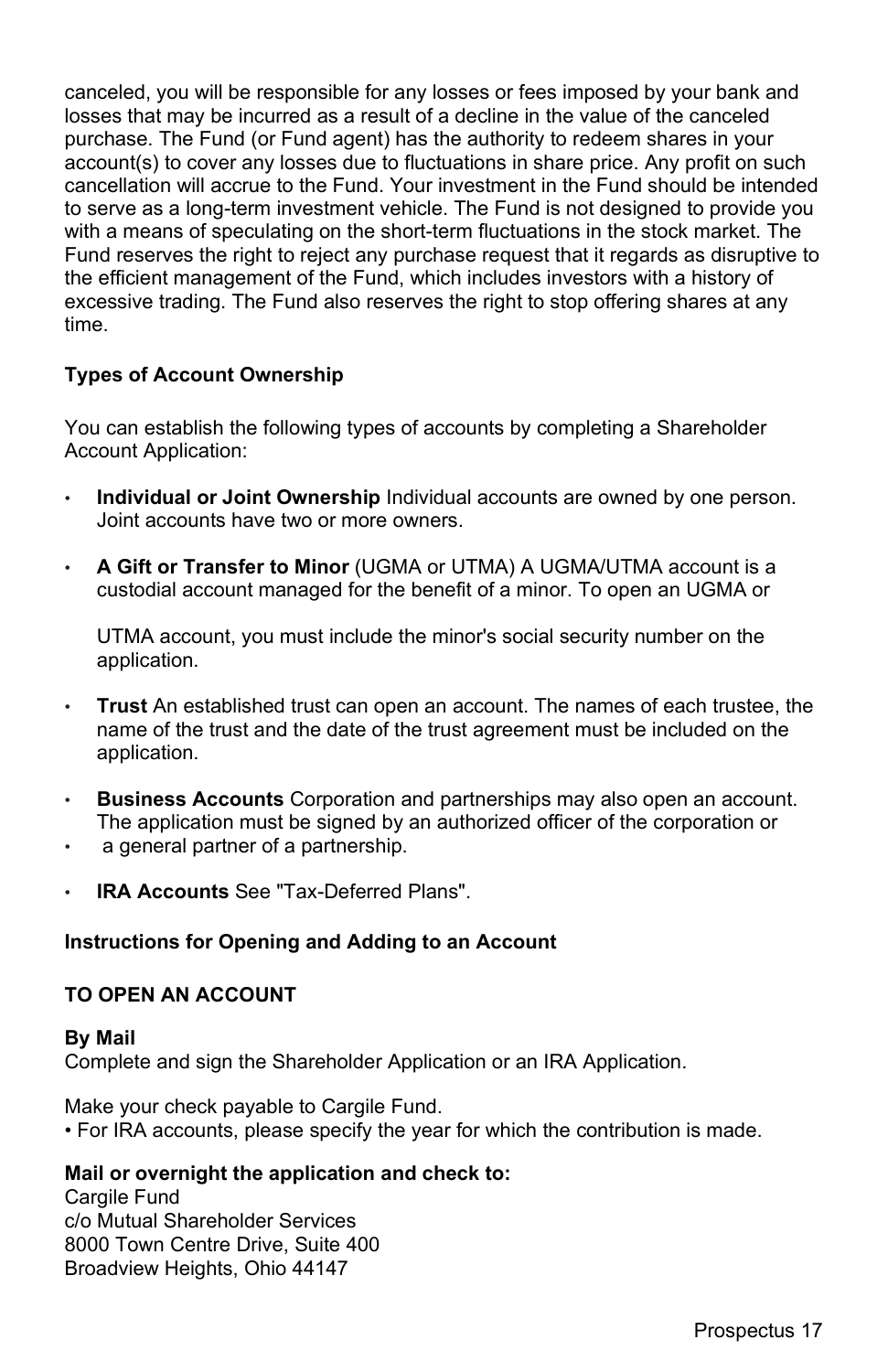# **TO ADD TO AN ACCOUNT**

#### **By Mail**

Complete the investment slip that is included with your account statement, and write your account number on your check. If you no longer have your investment slip, please reference your name, account number, and address on your check.

#### **Mail or overnight the slip and the check to:**

Cargile Fund c/o Mutual Shareholder Services 8000 Town Centre Drive, Suite 400 Broadview Heights, Ohio 44147

# **TO OPEN AN ACCOUNT**

#### **By Wire**

Call 1-888-204-1128 for instructions and to obtain an investor account number or an IRA account number prior to wiring to the Fund.

#### **TO ADD TO AN ACCOUNT**

#### **By Wire**

Call 1-888-204-1128 for instructions.

#### <span id="page-19-0"></span>**Telephone and Wire Transactions**

With respect to all transactions made by telephone, the Fund and its transfer agent will employ reasonable procedures to confirm that instructions communicated by telephone are genuine. Such procedures may include, among others, requiring some form of personal identification prior to acting upon telephone instructions, providing written confirmation of all such transactions, and/or tape recording all telephone instructions. If reasonable procedures are followed, then neither the Fund nor the transfer agent will be liable for any loss, cost, or expense for acting upon an investor's telephone instructions or for any unauthorized telephone redemption. In any instance where the Fund's transfer agent is not reasonably satisfied that instructions received by telephone are genuine, neither the Fund nor the transfer agent shall be liable for any losses which may occur because of delay in implementing a transaction.

If you purchase your initial shares by wire, the transfer agent first must have received a completed account application and issued an account number to you. The account number must be included in the wiring instructions as set forth above. The transfer agent must receive your account application to establish shareholder privileges and to verify your account information. Payment of redemption proceeds may be delayed and taxes may be withheld unless the Fund receives a properly completed and executed account application.

Shares purchased by wire will be purchased at the NAV next determined after the transfer agent receives your wired funds and all required information is provided in the wire instructions. If the wire is not received by 4:00 p.m. Eastern time, the purchase will be effective at the NAV next calculated after receipt of the wire.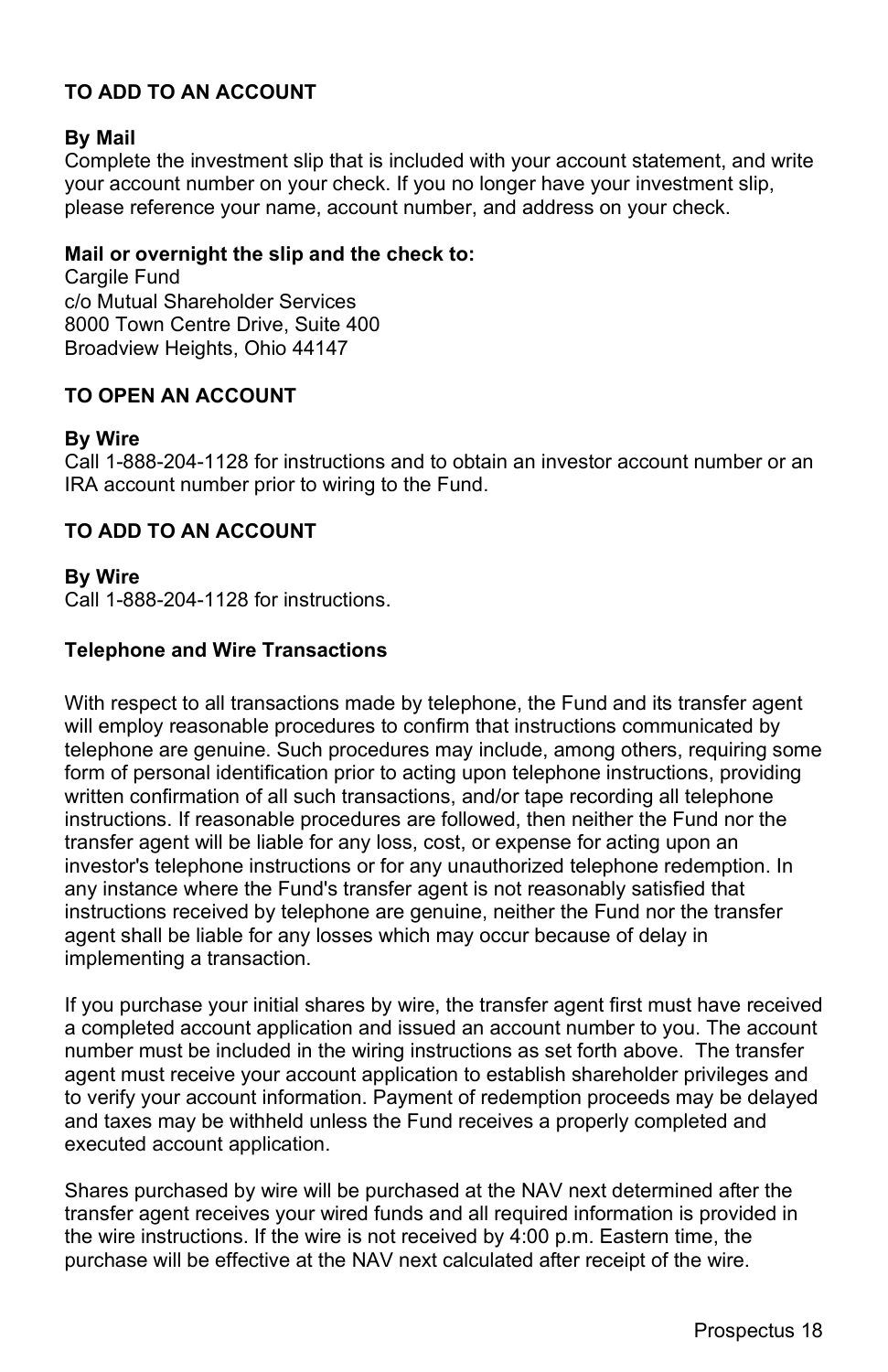# <span id="page-20-0"></span>**Tax-Deferred Plans**

If you are eligible, you may set up one or more tax-deferred accounts. A tax-deferred account allows you to shelter your investment income and capital gains from current income taxes. A contribution to certain of these plans may also be tax deductible. Tax-deferred accounts include retirement plans described below. Distributions from these plans are generally subject to an additional tax if withdrawn prior to age 59 1/2 or used for a nonqualifying purpose. Investors should consult their tax adviser or legal counsel before selecting a tax-deferred account.

**US Bank, N.A.**, serves as the custodian for the tax-deferred accounts offered by the Fund. You will be charged an annual account maintenance fee of \$8 for each taxdeferred account you have with the Fund. You may pay the fee by check or have it automatically deducted from your account (usually in December). The custodian reserves the right to change the amount of the fee or to waive it in whole or part for certain types of accounts.

#### <span id="page-20-1"></span>**Types of Tax-Deferred Accounts**

#### **• Traditional IRA**

An individual retirement account. Your contribution may or may not be deductible depending on your circumstances. Assets can grow tax-deferred and distributions are taxable as income.

#### **• Roth IRA**

An IRA with non-deductible contributions, tax-free growth of assets, and tax-free distributions for qualified distributions.

#### **• Spousal IRA**

An IRA funded by a working spouse in the name of a non-earning spouse.

#### • **SEP-IRA**

An individual retirement account funded by employer contributions. Your assets grow tax-deferred and distributions are taxable as income.

#### **• Keogh or Profit Sharing Plans**

These plans allow corporations, partnerships and individuals who are selfemployed to make tax deductible contributions for each person covered by the plans.

#### **• 403(b) Plans**

An arrangement that allows employers of charitable or educational organizations to make voluntary salary reduction contributions to a tax-deferred account.

#### **• 401(k) Plans**

Allows employees of corporations of all sizes to contribute a percentage of their wages on a tax deferred basis. These accounts need to be established by the trustee of the plan.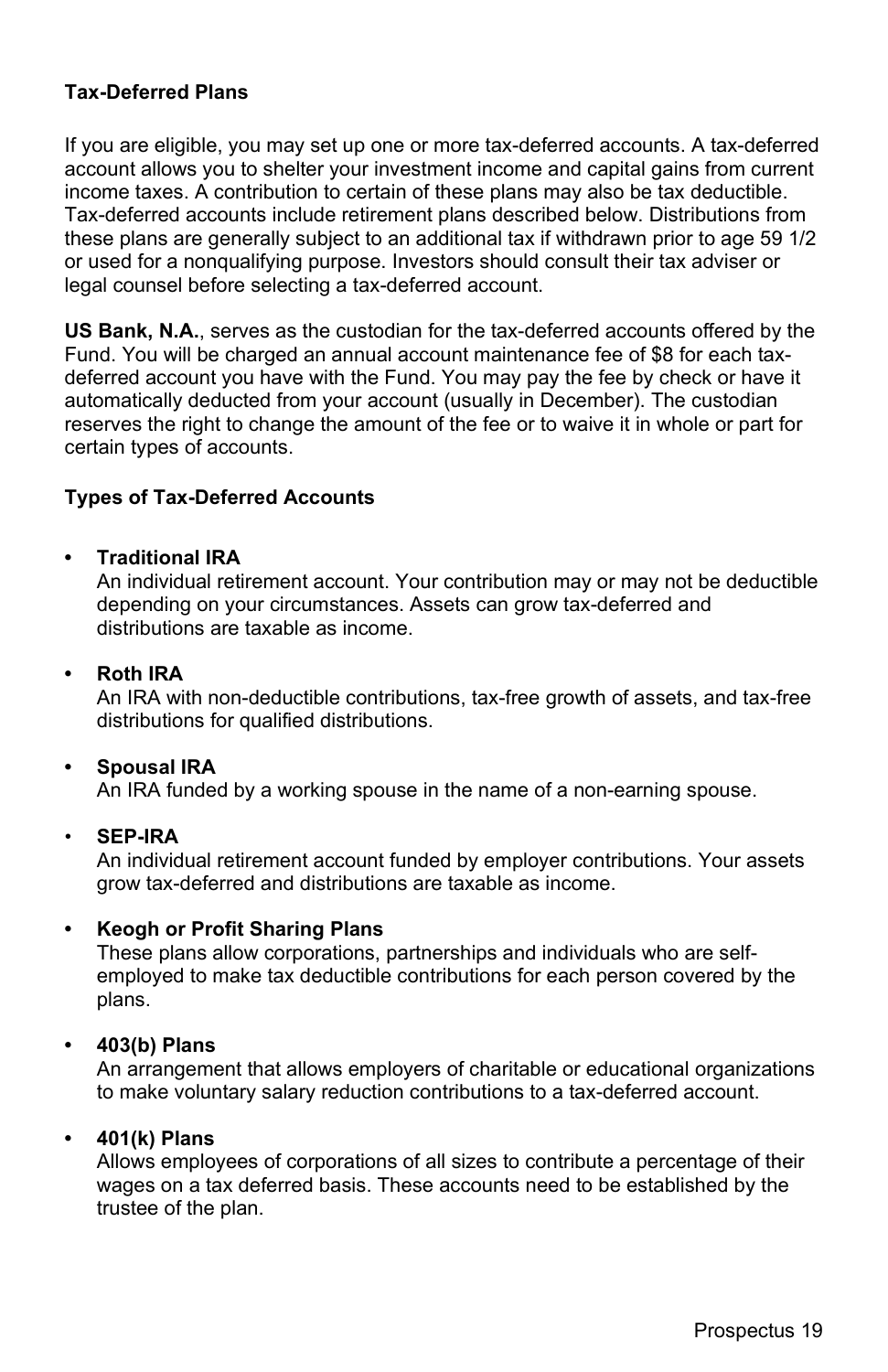#### <span id="page-21-0"></span>**Automatic Investment Plans**

By completing the Automatic Investment Plan section of the account application, you may make automatic monthly investments (\$100 minimum per purchase) in the Fund from your bank or savings account. Your initial investment minimum is \$1,000 if you select this option. Shares of the Fund may also be purchased through directdeposit plans offered by certain employers and government agencies. These plans enable a shareholder to have all or a portion of his or her payroll or Social Security checks transferred automatically to purchase shares of the Fund.

#### **FOR INVESTING**

#### **Automatic Investment Plan**

For making automatic investments from a designated bank account.

#### **Payroll Direct Deposit Plan**

For making automatic investments from your payroll check.

#### <span id="page-21-1"></span>**Dividend Reinvestment**

All income dividends and capital gains distributions will be automatically reinvested in shares of the Fund unless you indicate otherwise on the account application or in writing.

#### <span id="page-21-2"></span>**Instructions for Selling Fund Shares**

You may sell all or part of your shares on any day that the New York Stock Exchange is open for trading. Your shares will be sold at the next NAV per share calculated after your order is received in proper form by the transfer agent. The proceeds of your sale may be more or less than the purchase price of your shares, depending on the market value of the Fund's securities at the time of your sale. Your order will be processed promptly and you will generally receive the proceeds within seven days after receiving your properly completed request. The Fund will not mail any proceeds unless your investment check has cleared the bank, which may take up to fifteen calendar days. This procedure is intended to protect the Fund and its shareholders from loss. If the dollar or share amount requested is greater than the current value of your account, your entire account balance will be redeemed. If you choose to redeem your account in full, any automatic services currently in effect for the account will be terminated unless you indicate otherwise in writing.

# **TO SELL SHARES**

#### **By Mail**

Write a letter of instruction that includes:

- The names(s) and signature(s) of all account owners.
- Your account number.
- The dollar or share amount you want to sell.
- Where to send the proceeds.
- If redeeming from your IRA, please note applicable withholding requirements.
- Obtain a signature guarantee or other documentation, if required.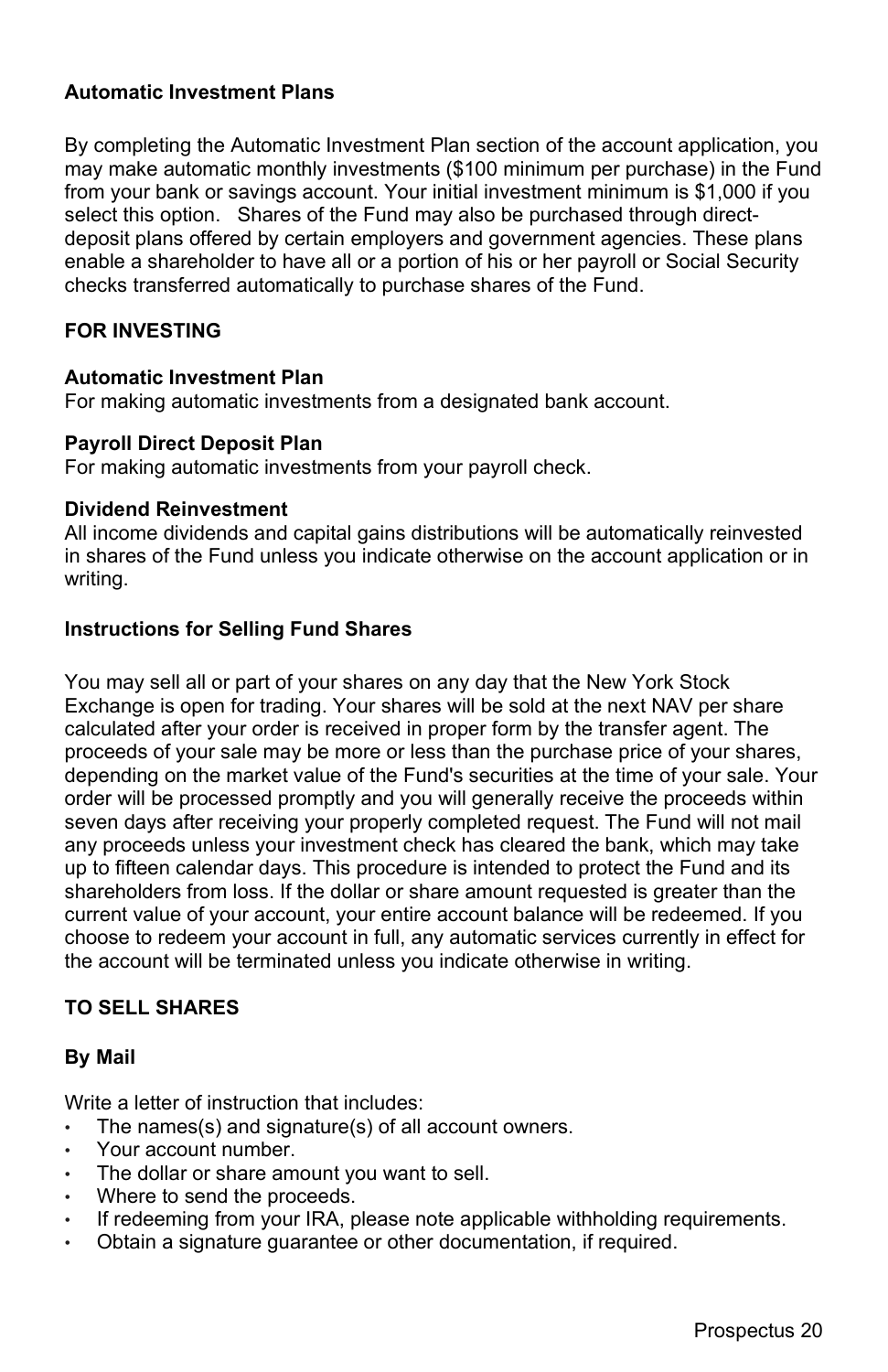# **Mail or overnight your request to:**

Cargile Fund c/o Mutual Shareholder Services 8000 Town Centre Drive, Suite 400 Broadview Heights, Ohio 44147

#### **By Telephone**

- You will automatically be granted telephone redemption privileges unless you decline them in writing or indicate on the appropriate section of the account application that you decline this option. Otherwise, you may redeem Fund shares by calling 1-888-204-1128. Redemption proceeds will only be mailed to your address of record.
- You may only redeem a maximum of \$25,000 per day by telephone.
- You will not be able to redeem by telephone and have a check sent to your address of record for a period of 15 days following an address change.
- Unless you decline telephone privileges in writing or on your account application, as long as the Fund takes reasonable measures to verify the order, you may be responsible for any fraudulent telephone order.

For specific information on how to redeem your account, and to determine if a signature guarantee or other documentation is required, please call toll-free in the U.S. 1-888-204-1128.

#### <span id="page-22-0"></span>**Additional Redemption Information**

The Fund typically expects to meet redemption requests through cash holdings or cash equivalents and expects to use cash holdings or cash equivalents on a regular basis. To the extent cash holdings or cash equivalents are not available to meet redemption requests the Fund will meet redemption requests by selling portfolio assets. In addition, if the Trustees determine that it would be detrimental to the best interest of the Fund's remaining shareholders to make payment in cash, the Fund may pay redemption proceeds in whole or in part by a distribution-in-kind of readily marketable securities.

#### **Signature Guarantees**

Signature guarantees are designed to protect both you and the Fund from fraud. A signature guarantee of each owner is required to redeem shares in the following situations:

- If you change ownership on your account.
- If a change of address request has been received by the transfer agent within the last 15 days.
- If you wish to redeem \$25,000 or more from any shareholder account.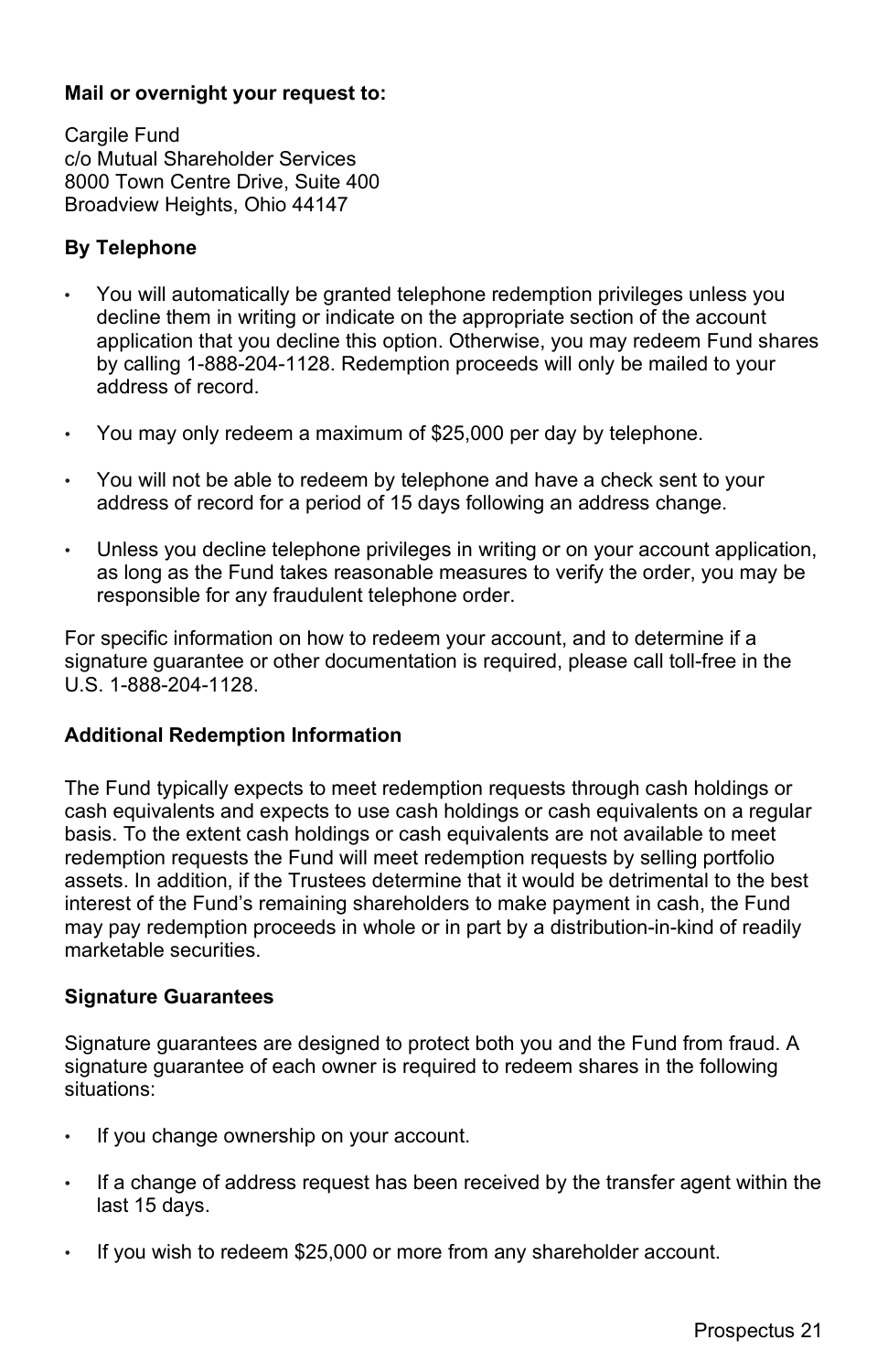Signature guarantees can be obtained from most banks, savings and loan associations, trust companies, credit unions, broker-dealers, and member firms of a national securities exchange. Call your financial institution to see if they have the ability to guarantee a signature. **A notary public cannot provide signature guarantees.** 

The Fund reserves the right to require a signature guarantee under other circumstances or to delay a redemption when permitted by Federal Law. For more information pertaining to signature guarantees, please call 1-888-204-1128.

# **Redemptions In-Kind**

Generally, all redemptions will be paid in cash. The Fund typically expects to satisfy requests by using holdings of cash or cash equivalents or selling portfolio assets. This method normally will be used during both regular and stressed market conditions. In addition to paying redemption proceeds in cash, the Fund reserves the right to make payment for a redemption in securities rather than cash, which is known as a "redemption in kind." If the amount you are redeeming is over the lesser of \$250,000 or 1% of the Fund's NAV, the Fund has the right to redeem your shares by giving you the amount that exceeds the lesser of \$250,000 or 1% of the Fund's NAV in securities instead of cash. A redemption in kind will consist of securities equal in market value to the Fund shares being redeemed, using the same valuation procedures that the applicable Fund uses to compute its NAV. Redemption in kind transactions will typically be made by delivering readily marketable securities to the redeeming shareholder within 7 days after the Fund's receipt of the redemption order in proper form. Marketable securities are assets that are regularly traded or where updated price quotations are available. Illiquid securities are investments that the Fund reasonably expects cannot be sold or disposed of in current market conditions in seven calendar days or less without the sale or disposition significantly changing the market value of the investment. Certain illiquid securities may be valued using estimated prices from one of the Trust's approved pricing agents. If the Fund redeems your shares in kind, it will value the securities pursuant to policies and procedures adopted by the Board. You will bear the market risks associated with maintaining or selling the securities that are transferred as redemption proceeds. In the event that an in-kind distribution is made, a shareholder may incur additional expenses, such as the payment of brokerage commissions, on the sale or other disposition of the securities received from the Fund.

# **Corporate, Trust and Other Accounts**

Redemption requests from corporate, trust, and other accounts may require documents in addition to those described above, evidencing the authority of the officers, trustees or others. In order to avoid delays in processing redemption requests for these accounts, you should call the transfer agent at 1-888-204-1128 to determine what additional documents are required.

# **Address Changes**

To change the address on your account, call the transfer agent at 1-888-204-1128 or send a written request signed by all account owners. Include the account number(s) and name(s) on the account and both the old and new addresses. Certain options may be suspended for a period of 15 days following an address change.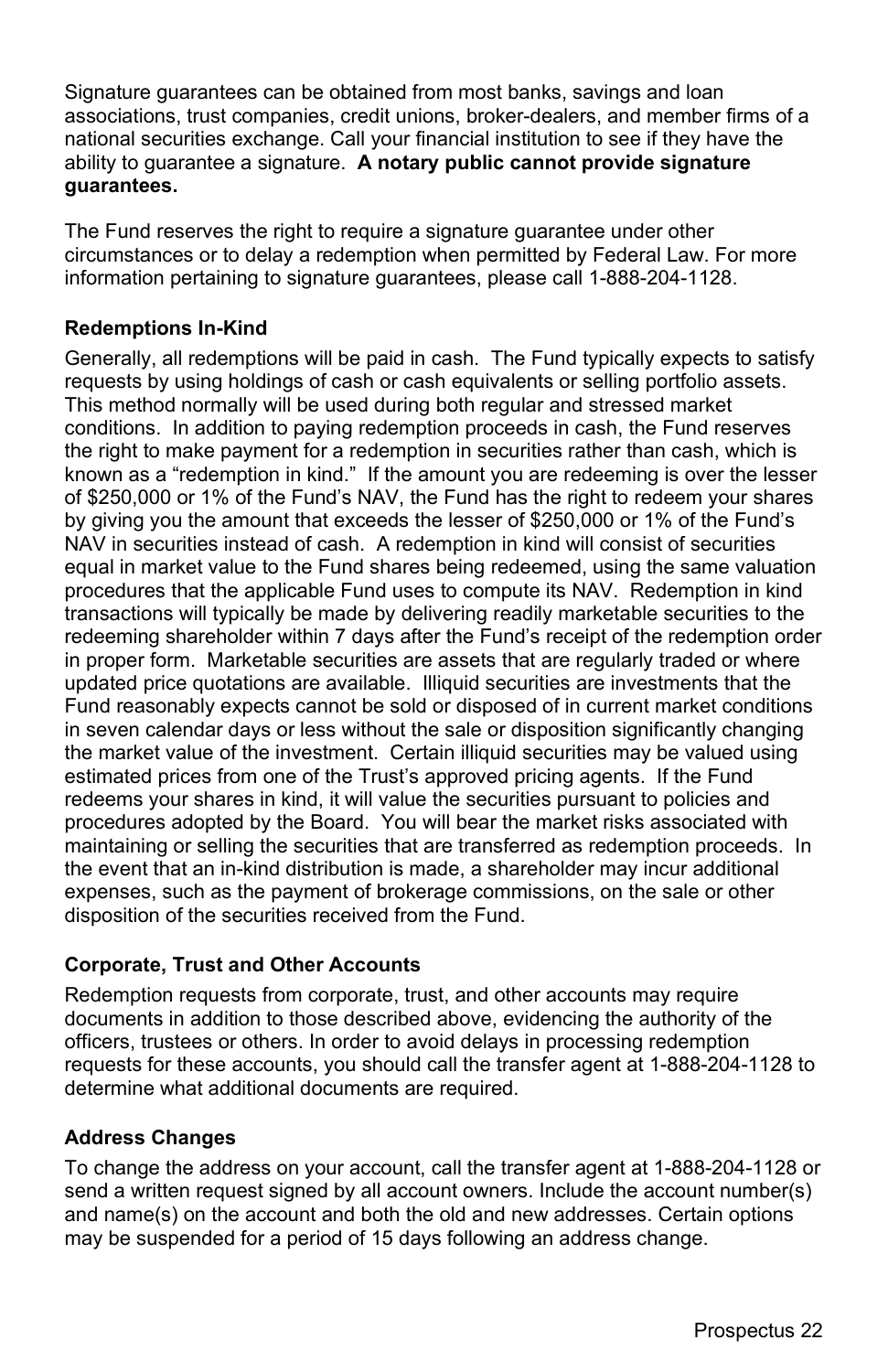# **Transfer of Ownership**

In order to change the account registration or transfer ownership of an account, additional documents will be required. In order to avoid delays in processing these requests, you should call the transfer agent at 1-888-204-1128 to determine what additional documents are required.

#### **Redemption Initiated by the Fund**

Because there are certain fixed costs involved with maintaining your account, the Fund may require you to redeem all of your shares if your account balance falls below \$500. After your account balance falls below the minimum balance, you will receive a notification from the Fund indicating its intent to close your account along with instructions on how to increase the value of your account to the minimum amount within 60 days. If your account balance is still below \$500 after 60 days, the Fund may close your account and send you the proceeds. This minimum balance requirement does not apply to accounts using automatic investment plans, to IRAs, and to other tax-sheltered investment accounts. The right of redemption by the Fund will not apply if the value of your account balance falls below \$500 because of market performance. All shares of the Fund are also subject to involuntary redemption if the Board of Trustees determines to liquidate the Fund. Any involuntary redemption will create a capital gain or loss, which may have tax consequences about which you should consult your tax adviser.

#### <span id="page-24-0"></span>**Shareholder Communications**

#### **Account Statements**

Every quarter, shareholders of the Fund will automatically receive regular account statements. You will also be sent a yearly statement detailing the tax characteristics of any dividends and distributions you have received.

#### **Confirmations**

Confirmation statements will be sent after each transaction that affects your account balance or account registration.

#### **Regulatory Reports**

Financial reports will be published semi-annually. The Fund has discontinued mailing paper copies of the Fund's financial reports as permitted by new regulations adopted by the SEC, unless you specifically request paper copies from the Fund. The reports will remain available to you on the Fund's website (www.cargilefund.com) and you will be notified by mail each time a report is posted and provided with a link to access the report. Annual reports will include audited financial statements. For any shareholder that requests paper copies only one copy of each report will be mailed to each taxpayer identification number even though the investor may have more than one account in the Fund.

#### <span id="page-24-1"></span>**Dividends and Distributions**

The Fund intends to pay distributions on an annual basis and expects that distributions will consist primarily of capital gains. You may elect to reinvest income dividends and capital gain distributions in the form of additional shares of the Fund or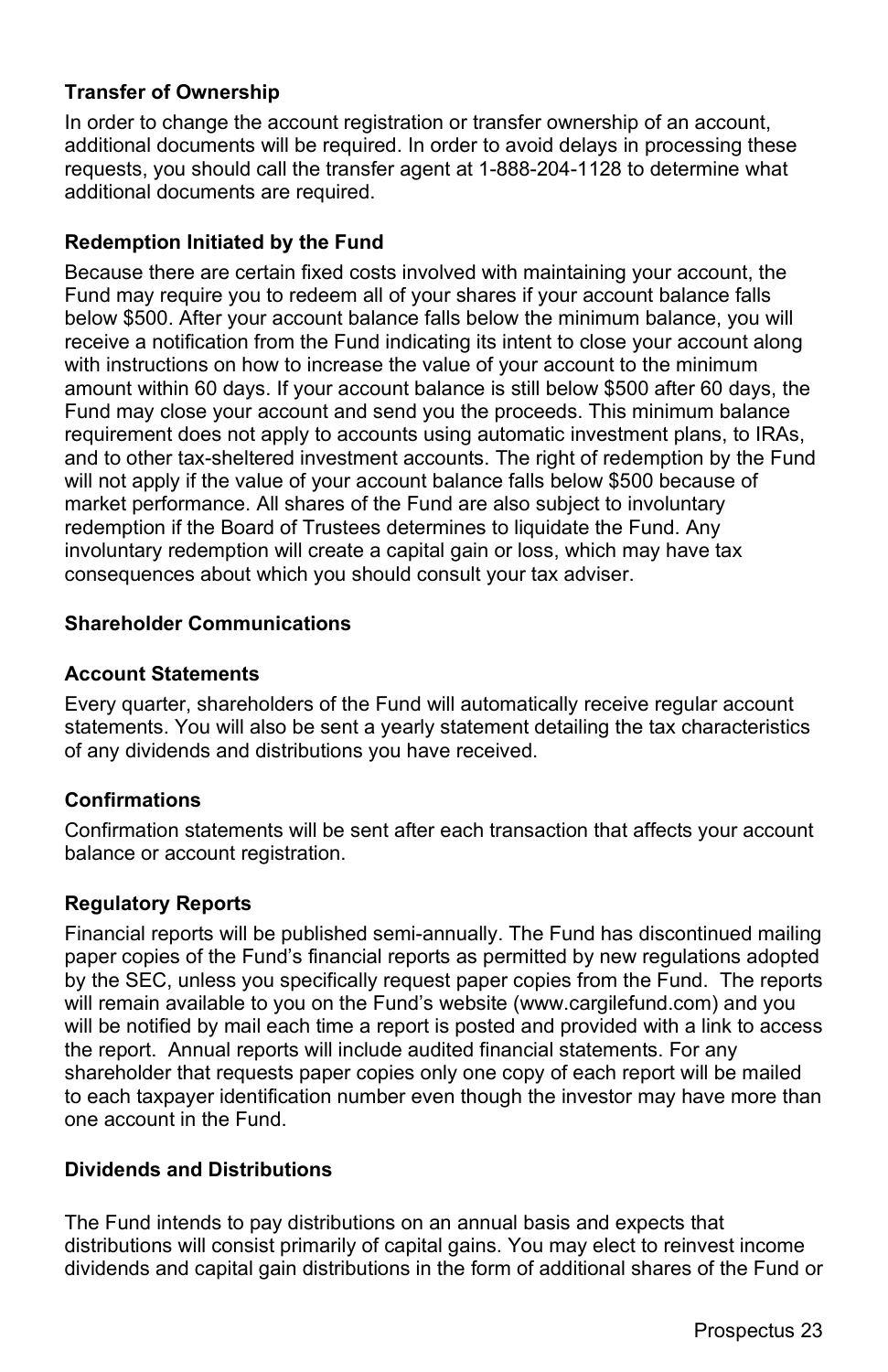receive these distributions in cash. Dividends and distributions from the Fund are automatically reinvested in the Fund, unless you elect to have dividends paid in cash. Reinvested dividends and distributions receive the same tax treatment as those paid in cash. If you are interested in changing your election, you may call the transfer agent at 1-888-204-1128 or send a written notification to:

Cargile Fund c/o Mutual Shareholder Services 8000 Town Centre Drive, Suite 400 Broadview Heights, Ohio 44147

# <span id="page-25-0"></span>**Market Timing**

<span id="page-25-1"></span>The Fund discourages market timing. Market timing is an investment strategy using frequent purchases, redemptions and/or exchanges in an attempt to profit from short term market movements. Market timing may result in dilution of the value of Fund shares held by long term shareholders, disrupt portfolio management and increase Fund expenses for all shareholders. The Board of Trustees also has adopted a policy directing the Fund to reject any purchase order with respect to one investor, a related group of investors or their agent(s), where it detects a pattern of purchases and sales of the Fund that indicates market timing or trading that it determines is abusive. This policy applies uniformly to all Fund shareholders. While the Fund attempts to deter market timing, there is no assurance that it will be able to identify and eliminate all market timers. For example, certain accounts called "omnibus accounts" include multiple shareholders. Omnibus accounts typically provide the Fund with a net purchase or redemption request on any given day where purchasers of Fund shares and redeemers of Fund shares are netted against one another and the identity of individual purchasers and redeemers whose orders are aggregated are not known by the Fund. The netting effect often makes it more difficult for the Fund to detect market timing, and there can be no assurance that the Fund will be able to do so. However, the Fund will establish information sharing agreements with intermediaries as required by Rule 22c-2 under the 1940 Act, and otherwise use reasonable efforts to work with intermediaries to identify excessive short-term trading in underlying accounts. The Fund may invest in foreign securities, and small to mid capitalization companies, and therefore may have additional risks associated with market timing. Because the Fund may invest in securities that are, among other things, priced on foreign exchanges, thinly traded, traded infrequently or relatively illiquid, the Fund has the risk that the current market price for the securities may not accurately reflect current market values. This can create opportunities for market timing by shareholders. For example, securities trading on overseas markets present time zone arbitrage opportunities when events effecting portfolio security values occur after the close of the overseas market, but prior to the close of the U.S. market. A shareholder may seek to engage in short-term trading to take advantage of these pricing differences, and therefore could dilute the value of Fund shares held by long term shareholders, disrupt portfolio management and increase Fund expenses for all shareholders.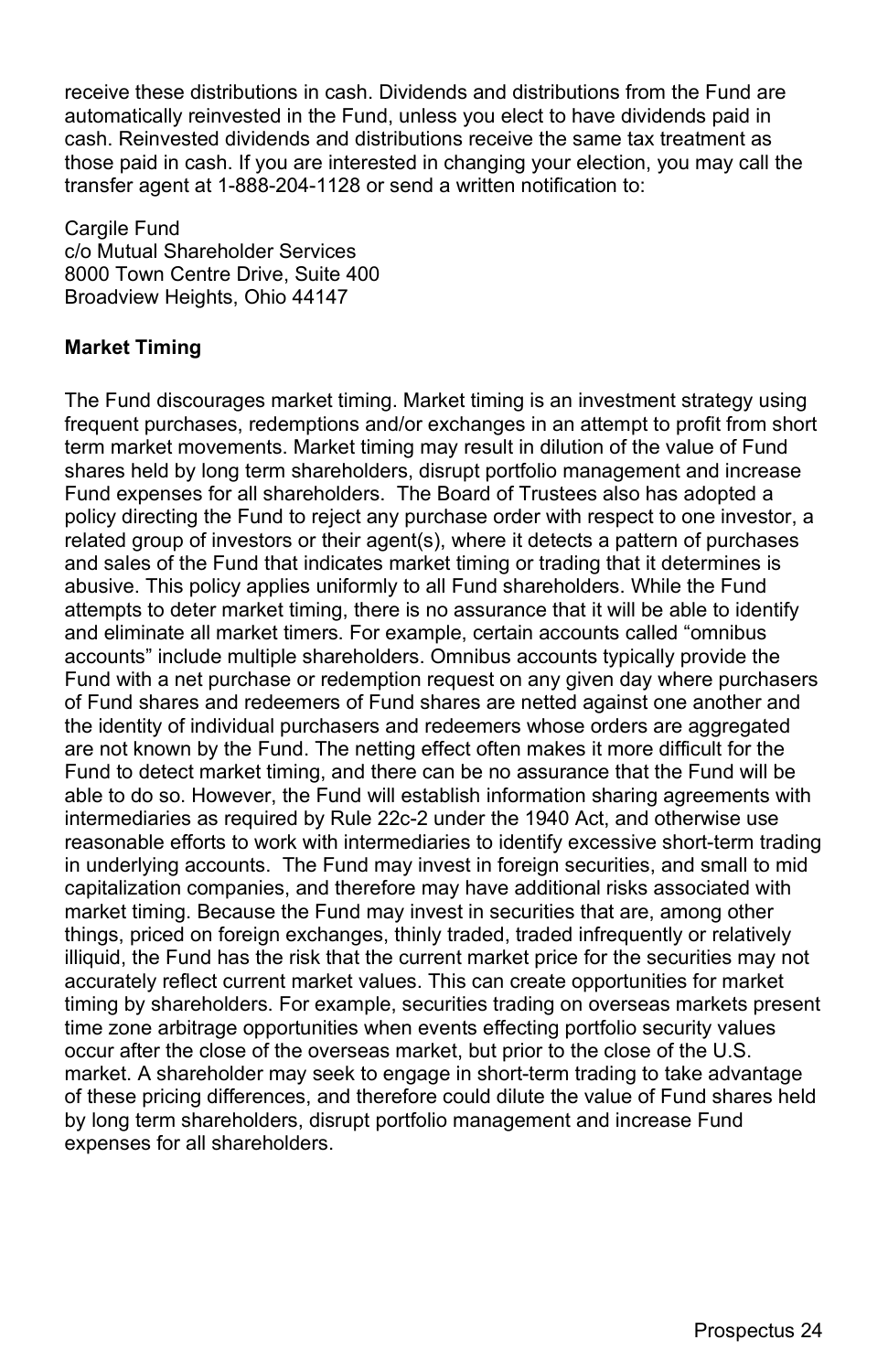# **Taxes**

Fund dividends and distributions are taxable to most investors (unless your investment is in an IRA or other tax-advantaged account). Dividends paid by the Fund out of net ordinary income and distributions of net short-term capital gains are taxable to the shareholders as ordinary income.

Distributions by the Fund of net long-term capital gains to shareholders are generally taxable to the shareholders at the applicable long-term capital gains rate, regardless of how long the shareholder has held shares of the Fund.

Redemptions of shares of the Fund are taxable events which you will generally realize as a gain or loss. The amount of the gain or loss and the rate of tax will depend mainly upon the amount paid for the shares, the amount received from the sale, and how long the shares were held.

The Fund's distributions may be subject to federal income tax whether received in cash or reinvested in additional shares. In addition to federal taxes, you may be subject to state and local taxes on distributions.

The Fund may be required to withhold U.S. federal income tax (presently at the rate of twenty-four percent (24%) on all taxable distributions payable to shareholders who fail to provide the Fund with their correct taxpayer identification numbers or to make required certifications, or who have been notified by the Internal Revenue Service that they are subject to backup withholding. Backup withholding is not an additional tax; rather, it is a way in which the Internal Revenue Service ensures it will collect taxes otherwise due. Any amounts withheld may be credited against a shareholder's U.S. federal income tax liability.

Federal law requires that mutual fund companies report their shareholders' cost basis, gain/loss, and holding period to the Internal Revenue Service on the Fund's shareholders' Consolidated Form 1099s. The Fund has chosen average cost as the standing (default) tax lot identification method for all shareholders. A tax lot identification method is the way the Fund will determine which specific shares are deemed to be sold when there are multiple purchases on different dates at differing net asset values, and the entire position is not sold at one time. The Fund's standing tax lot identification method is the method covered shares will be reported on your Consolidated Form 1099 if you do not select a specific tax lot identification method. You may choose a method different than the Fund's standing method and will be able to do so at the time of your purchase or upon the sale of covered shares. Please refer to the appropriate Internal Revenue Service regulations or consult your tax advisor with regard to your personal circumstances. The Fund and its service providers do not provide tax advice. You should consult independent sources, which may include a tax professional, with respect to any decisions you may make with respect to choosing a tax lot identification method.

At the time this prospectus was prepared, there were various legislative proposals under consideration that would amend the Internal Revenue Code. At this time, though, it is not possible to determine whether any of these proposals will become law and how these changes might affect the Fund or its shareholders.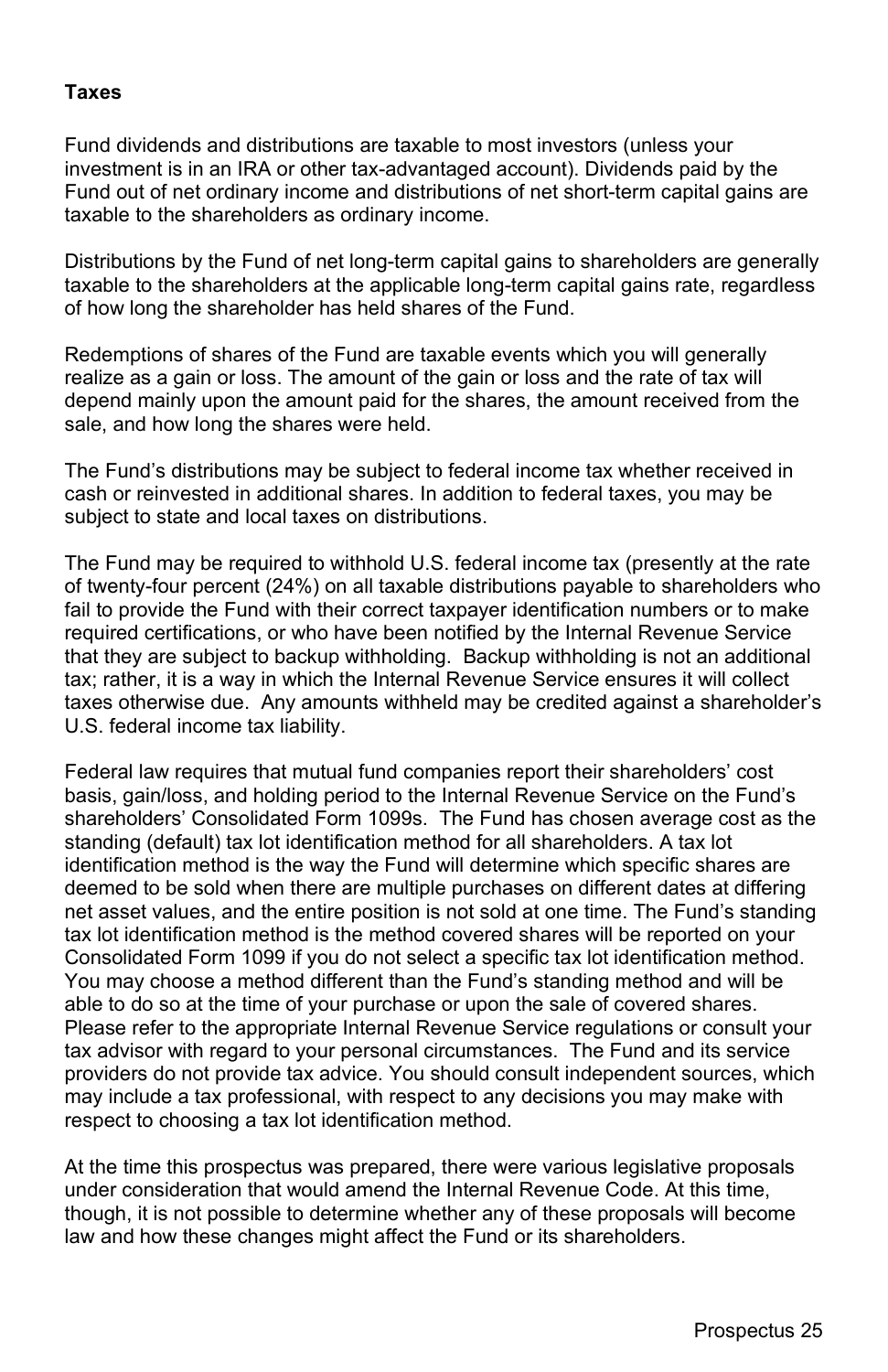The foregoing is not intended to be a full discussion of federal tax laws and the effect of such laws on you. Because everyone's tax situation is unique, always consult your tax professional about federal, state, and local tax consequences of an investment in the Fund.

#### <span id="page-27-0"></span>**FINANCIAL HIGHLIGHTS**

The financial highlights table is intended to help you understand the Fund's financial performance since inception. Certain information reflects financial results for a single Fund share. The total returns in the table represent the rate you would have earned (or lost) on an investment in the Fund (assuming reinvestment of all dividends and distributions). This information has been audited by Cohen & Company, Ltd., the Fund's independent registered public accounting firm, whose report, along with the Fund's financial statements, is included in the Fund's annual report, which is available upon request and incorporated by reference in the Statement of Additional Information.

#### **Financial Highlights**

| Selected data for a share outstanding throughout the period:        |    | 7/1/2020  |           | 7/1/2019   |           | 7/9/2018*     |  |
|---------------------------------------------------------------------|----|-----------|-----------|------------|-----------|---------------|--|
|                                                                     | to |           | to        |            | to        |               |  |
|                                                                     |    | 6/30/2021 | 6/30/2020 |            | 6/30/2019 |               |  |
| Net Asset Value -                                                   |    |           |           |            |           |               |  |
| <b>Beginning of Period</b>                                          | \$ | 10.24     | \$        | 9.90       | \$        | 10.00         |  |
| Net Investment Income/(Loss) (a) (e)                                |    | (0.08)    |           | (0.01)     |           | 0.06          |  |
| Net Gain/(Loss) on Securities (b)                                   |    |           |           |            |           |               |  |
| (Realized and Unrealized)                                           |    | 0.05      |           | 0.48       |           | (0.16)        |  |
| Total from Investment Operations                                    |    | (0.03)    |           | 0.47       |           | (0.10)        |  |
| Distributions (From Net Investment Income)                          |    |           |           | (0.04)     |           |               |  |
| Distributions (From Realized Capital Gains)                         |    | (0.11)    |           | (0.09)     |           |               |  |
| <b>Total Distributions</b>                                          |    | (0.11)    |           | (0.13)     |           |               |  |
| Net Asset Value -                                                   |    |           |           |            |           |               |  |
| End of Period                                                       |    | 10.10     | \$        | 10.24      |           | 9.90          |  |
| Total Return (c)                                                    |    | (0.22)%   |           | 4.72%      |           | $(1.00)$ % ** |  |
| Ratios/Supplemental Data                                            |    |           |           |            |           |               |  |
| Net Assets - End of Period (Thousands)                              |    | \$34,990  |           | \$34,200   |           | \$11,011      |  |
| Ratio of Expenses to Average Net Assets (d)                         |    | 1.55%     |           | 1.61%      |           | 1.65% ***     |  |
| Ratio of Net Investment Income/(Loss) to Average Net Assets (d) (e) |    | (0.78)%   |           | $(0.10)\%$ |           | $0.61\%$ ***  |  |
| Portfolio Turnover Rate                                             |    | 1,340.05% |           | 1,678.17%  |           | 1.142.12% **  |  |

\* Commencement of Operations.

\*\* Not Annualized.

\*\*\* Annualized.

(a) Per share amounts were calculated using the average shares method.

(b) Realized and unrealized gains and losses per share in this caption are balancing amounts necessary to reconcile the change in net asset value for the period, and may not reconcile with the aggregate gains and losses in the Statement of Operations due to share transactions for the period.

(c) Total return represents the rate that the investor would have earned or lost on an investment assuming reinvestment of dividends and distributions, if any.

Schedule of Investments. (d) These ratios exclude the impact of expenses of the underlying investment security holdings

(e) Recognition of the net investment income/(loss) by the Fund is affected by the timing of the dividends by the underlying investment security holdings listed on the Schedule of Investments.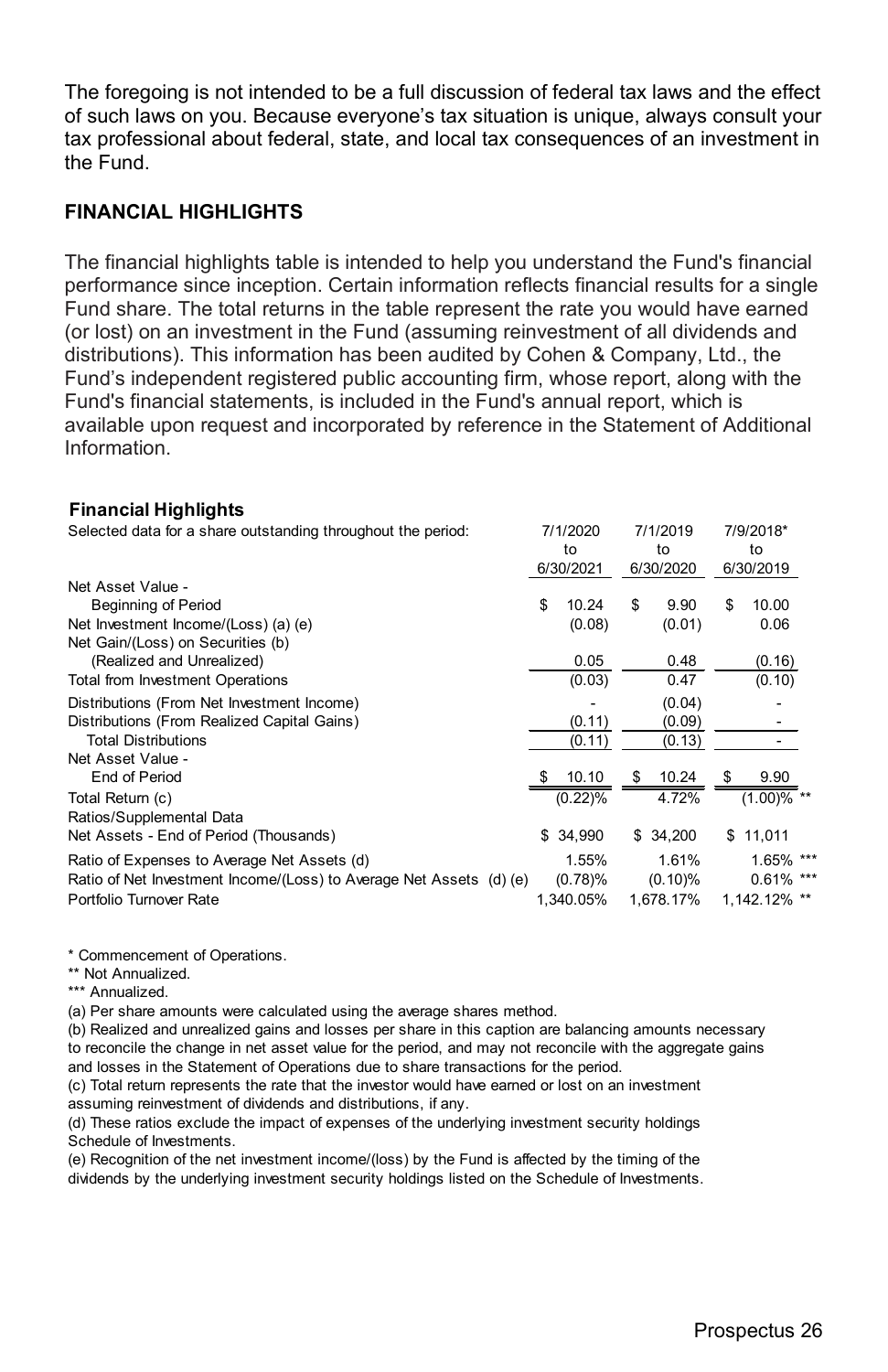# **PRIVACY NOTICE**

The following is a description of the Fund's policies regarding disclosure of nonpublic personal information that you provide to the Fund or that the Fund collects from other sources. In the event that you hold shares of the Fund through a brokerdealer or other financial intermediary, the privacy policy of your financial intermediary would govern how your nonpublic personal information would be shared with unaffiliated third parties.

**Categories of Information the Fund Collects**. The Fund collects the following nonpublic personal information about you:

- •Information the Fund receives from you on or in applications or other forms, correspondence, or conversations (such as your name, address, phone number, Social Security Number, assets, income and date of birth); and
- •Information about your transactions with the Fund, its affiliates, or others (such as your account number, balance, payment history, parties to transactions, costbasis information, and other financial information).

**Categories of Information the Fund Discloses**. The Fund does not disclose any nonpublic personal information about its current or former shareholders to unaffiliated third parties, except as required or permitted by law. The Fund is permitted by law to disclose all of the information it collects, as described above, to its service providers (such as the Fund's custodian, administrator, and transfer agent) to process your transactions and otherwise provide services to you.

**Confidentiality and Security**. The Fund restricts access to your non-public personal information to those persons who require such information to provide products or services to you. The Fund maintains physical, electronic, and procedural safeguards that comply with federal standards to guard your nonpublic personal information.

The Fund's Privacy Notice is not part of this prospectus.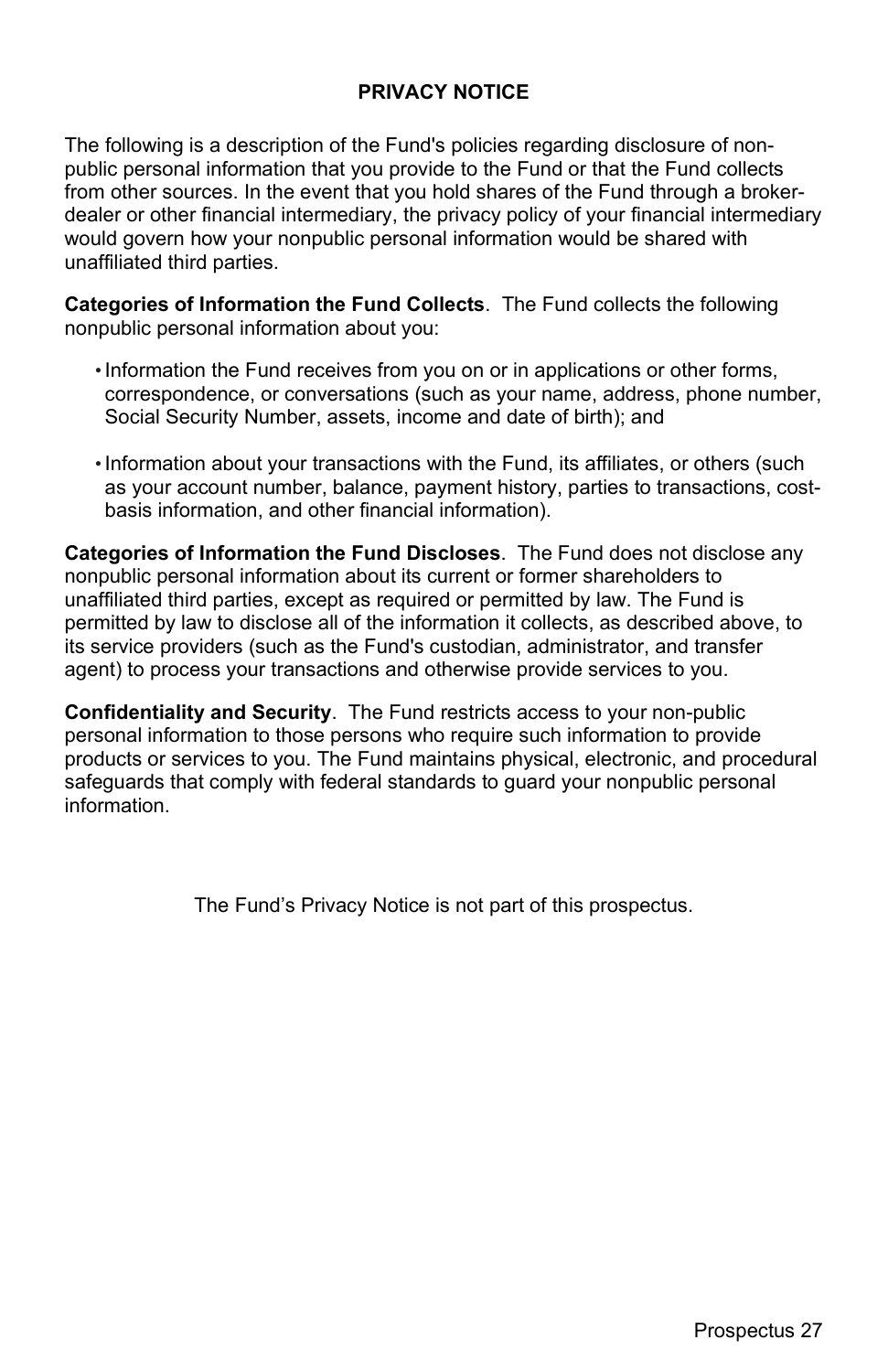# <span id="page-29-0"></span>**Other Fund Service Providers**

**Custodian**  US Bank, N.A.

**Fund Administrator** Premier Fund Solutions, Inc.

**Independent Registered Public Accounting Firm** Cohen & Company, Ltd.

**Investment Adviser** Cargile Investment Management, Inc.

**Legal Counsel**  Practus, LLP

**Transfer Agent** Mutual Shareholder Services, LLC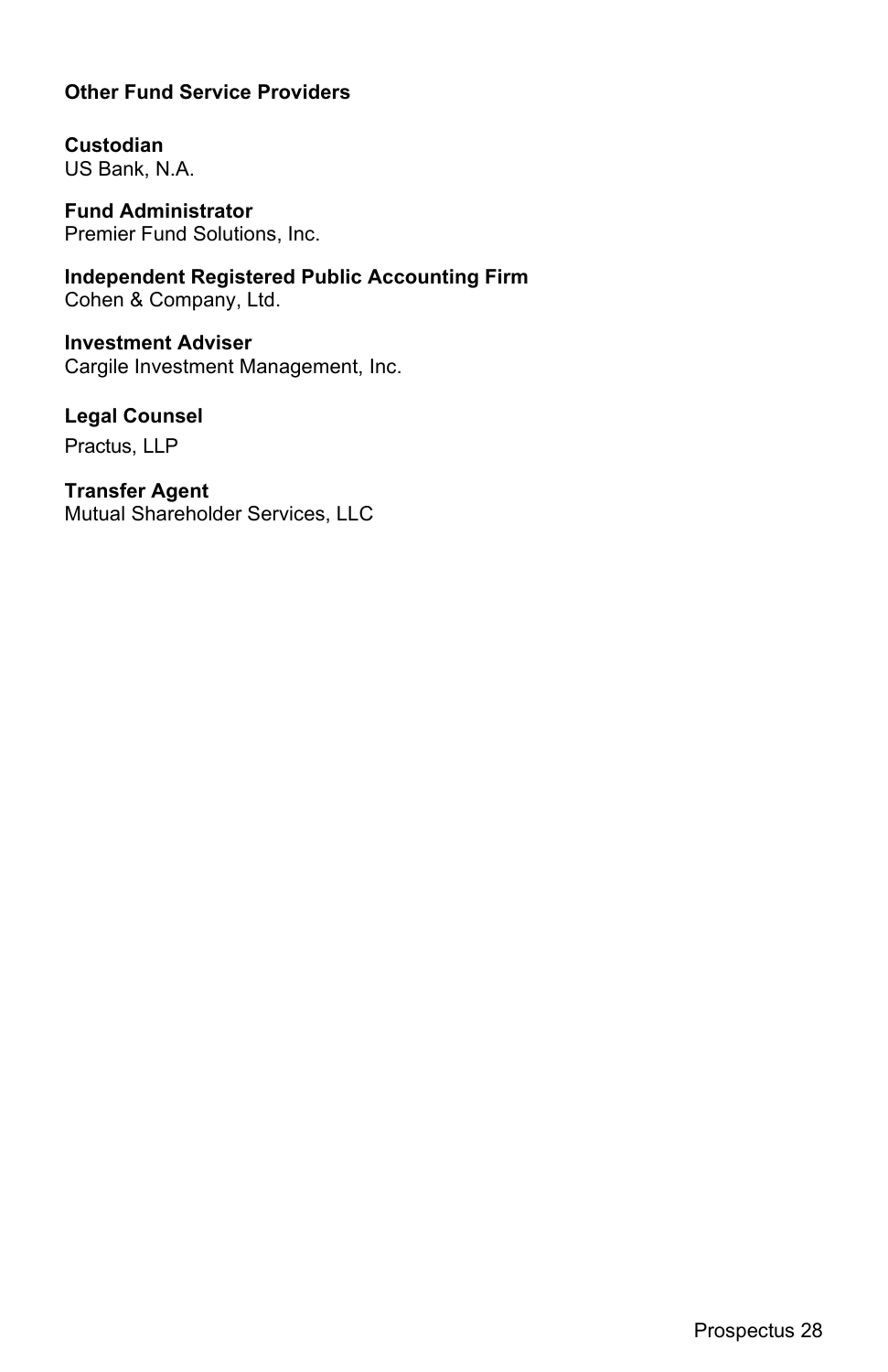**This page intentionally left blank.**